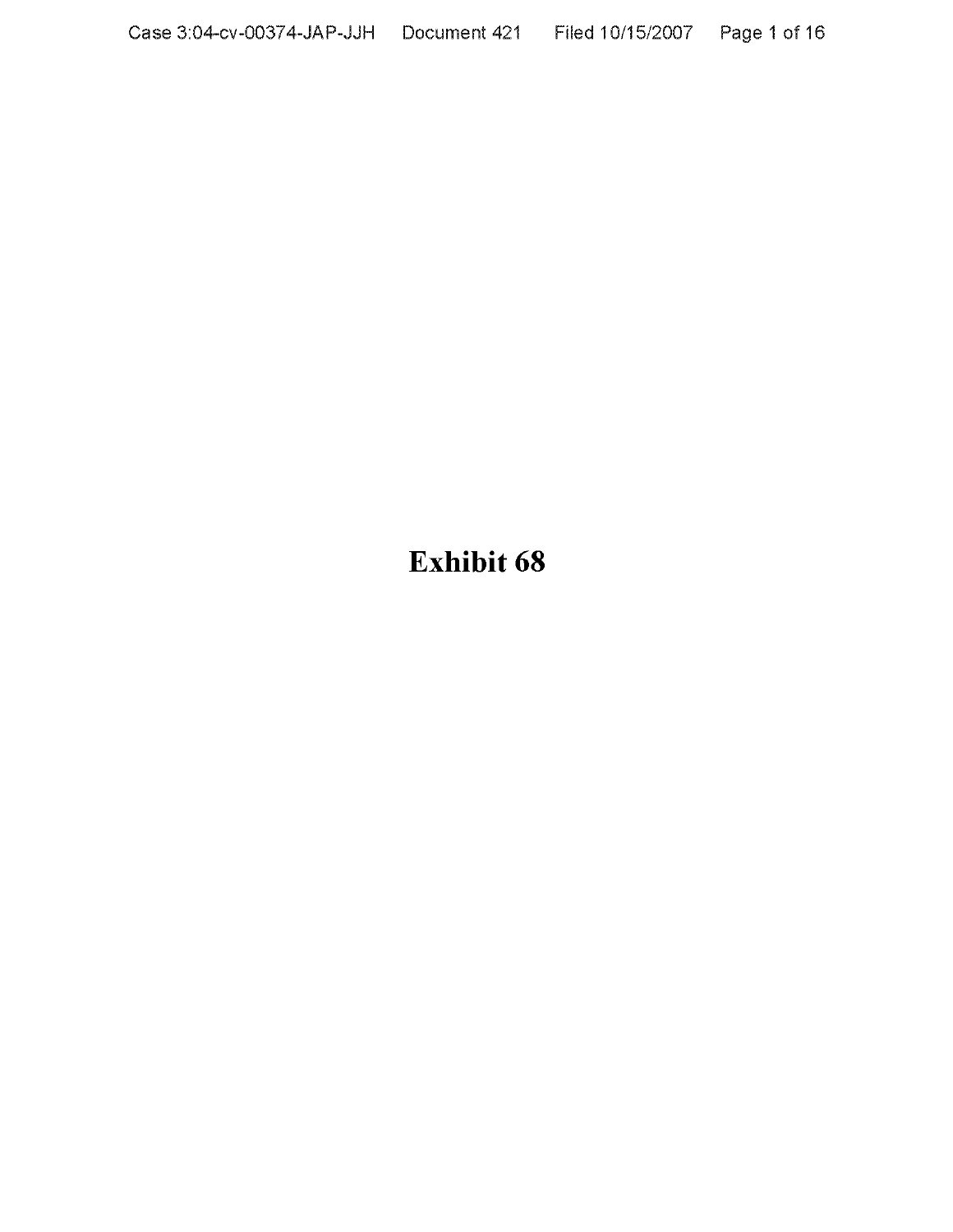## re.. - NOTE - <sup>30</sup> January <sup>2001</sup> CONFIDENTIAL

| From:              | Anton A. Barendregt  | Group Reserves Auditor, SIEP EPB-GRA                               |
|--------------------|----------------------|--------------------------------------------------------------------|
| $\blacksquare$ To: | Lorin Brass          | Director, EP Business Development, SIEP EPB                        |
| Copy:              | $\nu$ Phil B. Watts  | EP Chief Executive Officer, SIEP                                   |
|                    | V Dominique Gardy    | Chief Finance Officer, SIEP EPF                                    |
|                    | $V$ John Bell        | Vice Pres. Strategy, Planning, Portfolio and Economics, SIEP EPB-P |
|                    | $V$ Remco D. Aalbers | Group Hydrocarbon Resource Coordinator, SIEP EPB-P                 |
|                    | $V$ Egbert Eeftink   | Partner, KPMG Accountants NV                                       |
|                    | Stephen L. Johnson   | PriceWaterhouseCoopers                                             |

#### REVIEW OF GROUP END-2000 PROVED OIL AND GAS RESERVES SUMMARY PREPARATION

In accordance with prescribed US Accounting Principles (SFAS69), StEP staff have prepared a summary of Group equity proved and proved developed oil and gas reserves for the year 2000. The summary (Att. 3) forms part of the supplementary information that will be-presented in the 2000 Group Annual Reports and has been prepared on the basis of information provided by Group and Associated companies. The submissions by these companies (excluding those by Shell Canada) are based on the procedures laid down In the ·Petroleum Resource Volumes Guidelines<sup>\*</sup> (EP 2000-1100/1101) which in turn are based on the requirements of SFAS 69. Shell Canada's submissions are subject to their own procedures and reviews.

submissions are subject to their own procedures and reviews.<br>
I have reviewed the process of preparing the above -summary of proved and proved developed oil and gas<br>
concess in as far as these relate to companies outside C reserves in as far as these relate to companies outside Canada. This review included, where possible, a verification of the reasonableness of major reserves changes and any omissions of such changes, as appropriate.

The end-2000 Group share Proved Reserves (excluding Canadian oil sands) can be summarised as'follows:

| Oil min m3<br>Gas bin m3 | .2000<br><b>Proved Tol'l</b> | 2000<br>Prod'n | .1.2001<br>Proved Tol! | <b>Repl.Ratio</b><br>(RR) Toll | <b>RR Tol'l</b><br>ex-A&D | 1.1.2001 Prov.<br>Dev'd | RR<br>Dev'd | <b>RR Dev'd</b><br>ex A&D |
|--------------------------|------------------------------|----------------|------------------------|--------------------------------|---------------------------|-------------------------|-------------|---------------------------|
| <b>OII+NGL</b>           | 1554                         | 132            | 1550                   | 97%                            | 142%                      | 711                     | 50%         | 86%                       |
| Gas                      | 1657                         | 85             | 1593                   | 25%                            | 46%                       | 737                     | 49%         | 57%                       |
| Oil Equivalent           | 3157                         | 215            | 3091                   | 69%                            | 105%                      | 1424                    | 49%         | 75%                       |

Following the issue of new Group Reserves Guidelines in 1998, some 150 mln m30e (oil equivalent) had been added to Proved Reserves in mature fields over 1998 and 1999. A further 50 mln m30e has been added this year. Although most OUs have now implemented the new guIdelines, some still offer scope for reserves additions. The issue will continue to be addressed by SIEP staff and by myself during forthcoming SEC Reserves Audits.

Externally reported Proved and Proved Developed Reserves need to be confined to those volumes producible within the duration of existing production licences. With progressing maturity. a number of OUs are seeing their scope for increasing Proved Reserves severely curtailed because any increase in field volumes cannot be produced within constrained production forecasts and licence durations. At present, some 25% of total Group Expectation Reserves is deemed to be non-recoverable within current licences. The corresponding figure for Proved Reserves is not reported.

Group proved Reserves receive increasingly close attention by Group Management. Target reserves additions are set annually, both to OUs and to StEP Divisions and progress is monitored throughout the year. With future Proved Reserves additions becoming much more challenging, the resulting pressure on staff raises possible concems with respect to the quality of future reserves bookings.

Excellent correspondence was found this year for the first lime between. annual production volumes as reported through the separate Finance and SIEP systems. SIEP and Finance staff are highly commended for their efforts.

The system of monthly monitoring of OU reserves bookings, plus strictly controlled electronic reserves submissions has led to a particularly smooth process of preparing Group reserves statements this year.

During 2000 I made Reserves Audit visits to a total of six Group OUs. Audit opinions on all of these were 'satisfactory'. Many of the audit recommendations have been followed up in the 2000 SUbmissions, particularly those aimed at raising Proved Reserves in mature fields.

The overall finding from the audit visits and from the end-year review in SIEP is that the SIEP statements fairly represent the Group entitlements to Proved Reserves at the end' of 2000. The 2000 changes in the Proved. Reserves can be fully reconciled from the individual OU submissions.

A more detailed list of findings and observations is included in Attachment 1.

*\ -7:.',0\1\0\* **Barandregt Attachments 1 - 8** 

o



FOIA Confidential Treatment Requested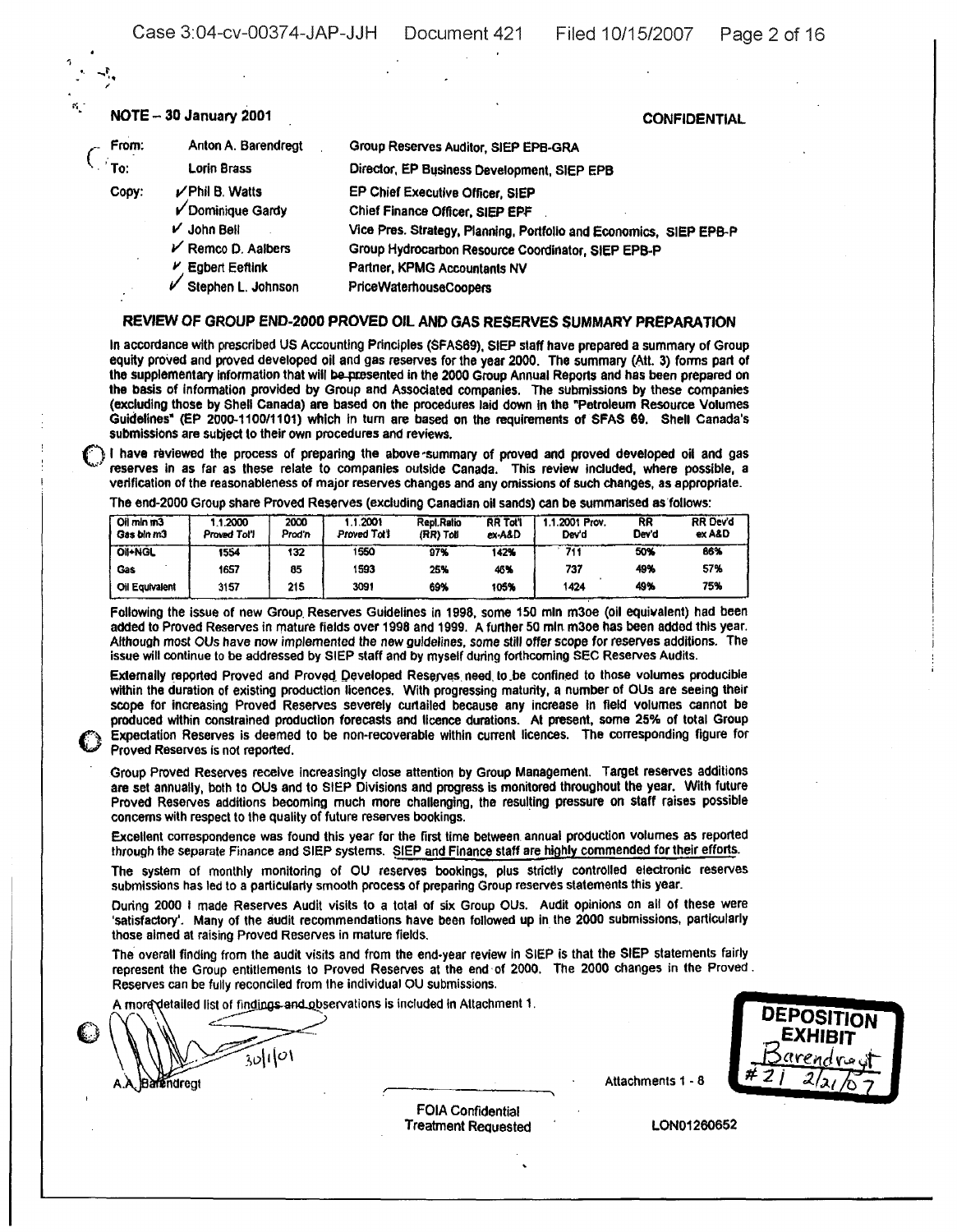| Attachment 1 | Main Observations end-2000 Reserves                      | $\sim$ $\sim$ |
|--------------|----------------------------------------------------------|---------------|
| Attachment 2 | <b>Significant Reserves Changes</b>                      |               |
| Attachment 3 | <b>Group Proved Reserves Summaries</b>                   |               |
| Attachment 4 | Production Reconciliation Ceres vs. Reserves Submissions |               |
| Attachment 5 | Scope for increasing Proved Reserves - by OU             |               |
| Attachment 6 | Angola Block 18 Initial Reserves Booking                 |               |
| Attachment 7 | Main observations 2000 Reserves Audits                   |               |
| Attachment 8 | Reserves Audit Plan 2001                                 |               |
|              |                                                          |               |

FOIA Confidential<br>Treatment Requested

 $\overline{C}$ 

 $\overline{C}$ 

 $\hat{\zeta}$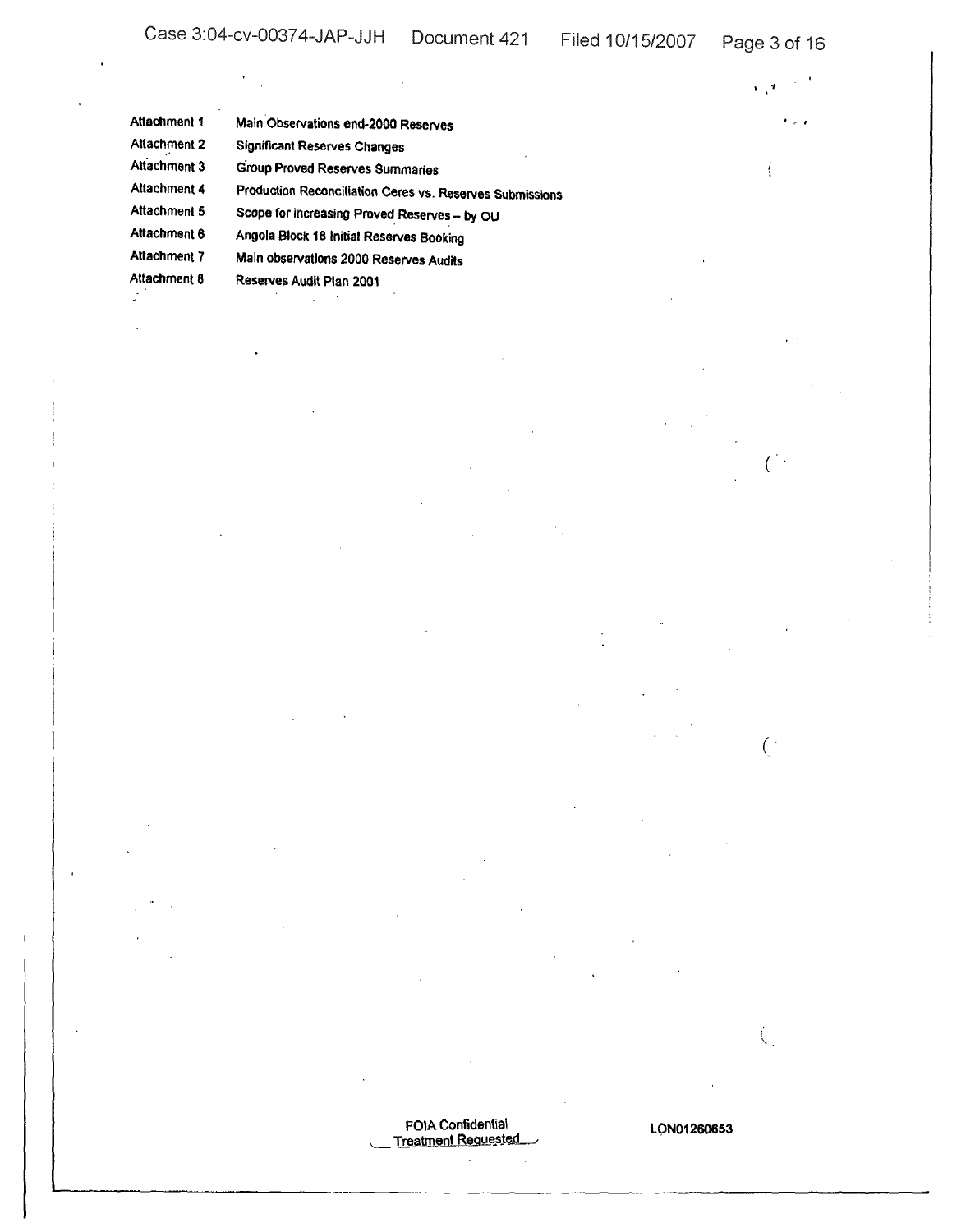$\sim$ 

 $\overline{\phantom{a}}$ 

 $\mathcal{L}_{\text{max}}$  and  $\mathcal{L}_{\text{max}}$  and  $\mathcal{L}_{\text{max}}$ 

 $\ddot{\phantom{a}}$ .

 $\frac{1}{2}$ 

 $\sim$   $\sim$ 

 $\mathbf{C}$ 

 $\mathcal{P}_{\mathbf{r}}$ 

 $\mathcal{L}$ 

|    |                                                                                                                                                                                                                                                                                                                                                                     | REVIEW OF GROUP END-2000 PROVED OIL AND GAS RESERVES SUMMARY |                |                                                                                                     | <b>PREPARATION</b>             |                          |                         |             |                                                                                                                                                                                                                  |
|----|---------------------------------------------------------------------------------------------------------------------------------------------------------------------------------------------------------------------------------------------------------------------------------------------------------------------------------------------------------------------|--------------------------------------------------------------|----------------|-----------------------------------------------------------------------------------------------------|--------------------------------|--------------------------|-------------------------|-------------|------------------------------------------------------------------------------------------------------------------------------------------------------------------------------------------------------------------|
|    |                                                                                                                                                                                                                                                                                                                                                                     |                                                              |                | <b>MAIN OBSERVATIONS</b>                                                                            |                                |                          |                         |             |                                                                                                                                                                                                                  |
| 1. | Significant reserves changes during 2000 were as follows:                                                                                                                                                                                                                                                                                                           |                                                              |                |                                                                                                     |                                |                          |                         |             |                                                                                                                                                                                                                  |
|    | New Group Reserves Guidelines, issued in 1998 prescribe that expectation values should be used<br>for externally reported Proved Reserves in mature fields. This year, PDO(Oman), SOGU(Denmark).<br>and SDA(Australia) were able to add in total some 50 mln m3oe' to Proved Reserves.                                                                              |                                                              |                |                                                                                                     |                                |                          |                         |             |                                                                                                                                                                                                                  |
|    | SEPCo(USA) were able to add some 39 mln m3oe to Proved Reserves, following project maturation<br>and/or drilling in Oregano, Brutus, Nakika and Mars.                                                                                                                                                                                                               |                                                              |                |                                                                                                     |                                |                          |                         |             |                                                                                                                                                                                                                  |
|    | Improved recovery was identified by PDO(Oman) in Qam Alam, Al-Huwaisa and Lekhwair (+18 mln<br>m3), by Shell Canada in Peace River (+14 mln m3) and by SOGU(Denmark) in Halfdan and other<br>fields (+5 mln m3oe). Opportunities for further development through additional drilling were identified<br>by SVSA(Venezuela) in the Urdaneta West field (+17 mln m3). |                                                              |                |                                                                                                     |                                |                          |                         |             |                                                                                                                                                                                                                  |
|    | A first-time reserves booking was made by SDAN(Angola) in Block 18 (+12 mln m3). This volume<br>- reflects a first attempt at defining an economically viable development plan for the area. In its present<br>detailed note on Angola reserves see Attachment 6.                                                                                                   |                                                              |                |                                                                                                     |                                |                          |                         |             | form, the plan is marginally commercial but not economic, i.e. the economics present positive NPVs for<br>a majority of scenarios, but the project does not pass Group investment screening criteria. For a more |
|    | A field extension and a discovery were identified by SNEPCO(Nigeria) in Bonga and Abo (+11 mln<br>m3                                                                                                                                                                                                                                                                |                                                              |                |                                                                                                     |                                |                          |                         |             |                                                                                                                                                                                                                  |
|    | Field Studies led to increased reserves bookings by SPDC(Nigeria) (+15 mln m3oe developed),<br>BSP(Brunei) (+8 mln m3) and Norske Shell (+7 mln m3oe).                                                                                                                                                                                                              |                                                              |                |                                                                                                     |                                |                          |                         |             |                                                                                                                                                                                                                  |
|    | Corrections had to be made to Proved Gas reserves in the USA (SNEPCo and Aera), to exclude own<br>use / fuel volumes, in line with a 2000 Audit recommendation and SEC requirements (-6 mln m3oe).                                                                                                                                                                  |                                                              |                |                                                                                                     |                                |                          |                         |             |                                                                                                                                                                                                                  |
|    | Economic revisions led to a shift from NGL to gas reserves by Gisco(Oman) (+22 mln m3oe net),<br>which was offset by a reduction due to lower future cost projections (-17 min m3oe). Improved future<br>cash flow projections led to additions in fran (+8 mln m3) and tax gross-up volumes were included in<br>Proved Reserves by SNEPCO(Nigeria) (+8 min m3oe).  |                                                              |                |                                                                                                     |                                |                          |                         |             |                                                                                                                                                                                                                  |
|    | the UK (-13 mln m3oe), following divestments in Folnaven, Franklin and Elgin.                                                                                                                                                                                                                                                                                       |                                                              |                |                                                                                                     |                                |                          |                         |             | Acquisitions and divestments led to additions being booked by Shell Sakhalin following an increase<br>in Astokh equity (+8 min m3) and to reductions in the USA due to the sale of Altura (-48 min m3) and in    |
|    | Development activities led to increased Proved Developed Reserves being booked by Shell UK<br>Expro (+27 mln m3oe), SSB/SSPC(Malaysia) (+23 mln m3oe), SEPCo(USA) (+22 mln m3oe) and<br>BSP(Brunei) (+11 min m3oe).                                                                                                                                                 |                                                              |                |                                                                                                     |                                |                          |                         |             |                                                                                                                                                                                                                  |
|    | A tabulation of these changes is given in Attachment 2.                                                                                                                                                                                                                                                                                                             |                                                              |                |                                                                                                     |                                |                          |                         |             |                                                                                                                                                                                                                  |
| 2. | The 1.1.2001 Group share Proved Reserves (excluding Canadian oil sands) can be summarised as<br>follows:                                                                                                                                                                                                                                                            |                                                              |                |                                                                                                     |                                |                          |                         |             |                                                                                                                                                                                                                  |
|    | Oil min m3<br>Gas bin m3                                                                                                                                                                                                                                                                                                                                            | 11.2000<br>Proved Tot'l                                      | 2000<br>Prod'n | 1.1.2001<br>Proved Tot'l                                                                            | <b>Repl.Ratio</b><br>(RR) Toti | <b>RR Toll</b><br>ех-А&О | 1.1,2001<br>Prov. Dev'd | RR<br>Dev'd | RR Dev'd<br>ex A&D                                                                                                                                                                                               |
|    | Oil+NGL                                                                                                                                                                                                                                                                                                                                                             | 1554                                                         | 132            | 1550                                                                                                | 97%                            | 142%                     | 711                     | 50%         | 86%                                                                                                                                                                                                              |
|    | Gas                                                                                                                                                                                                                                                                                                                                                                 | 1657                                                         | 85             | 1593                                                                                                | 25%                            | 46%                      | 737                     | 49%         | 57%                                                                                                                                                                                                              |
|    | Oil Equivalent                                                                                                                                                                                                                                                                                                                                                      | 3157                                                         | 215            | 3091                                                                                                | 69%                            | 105%                     | 1424                    | 49%         | 75%                                                                                                                                                                                                              |
|    | for Gas fell short.                                                                                                                                                                                                                                                                                                                                                 |                                                              |                |                                                                                                     |                                |                          |                         |             | Hence, the Oil+NGL replacement ratio target of 100% has been largely met, but the replacement ratios                                                                                                             |
|    |                                                                                                                                                                                                                                                                                                                                                                     |                                                              |                | Group share Proved Reserves divided by Group share annual production (R/P ratio) stands at 12 years |                                |                          |                         |             |                                                                                                                                                                                                                  |

 $\degree$  1 mln m3oe = 1 mln m3 oil equivalent = 1.03 bln sm3 gas

Jan30Note-bt.doc, Att 1 Page 1

 $\sim$ 

т.,

r

30/01/01

 $\bar{1}$ 

 $\ddot{\phantom{0}}$ 

FOIA Confidential Treatment ReQuested

LON01260654

 $\ddot{\phantom{a}}$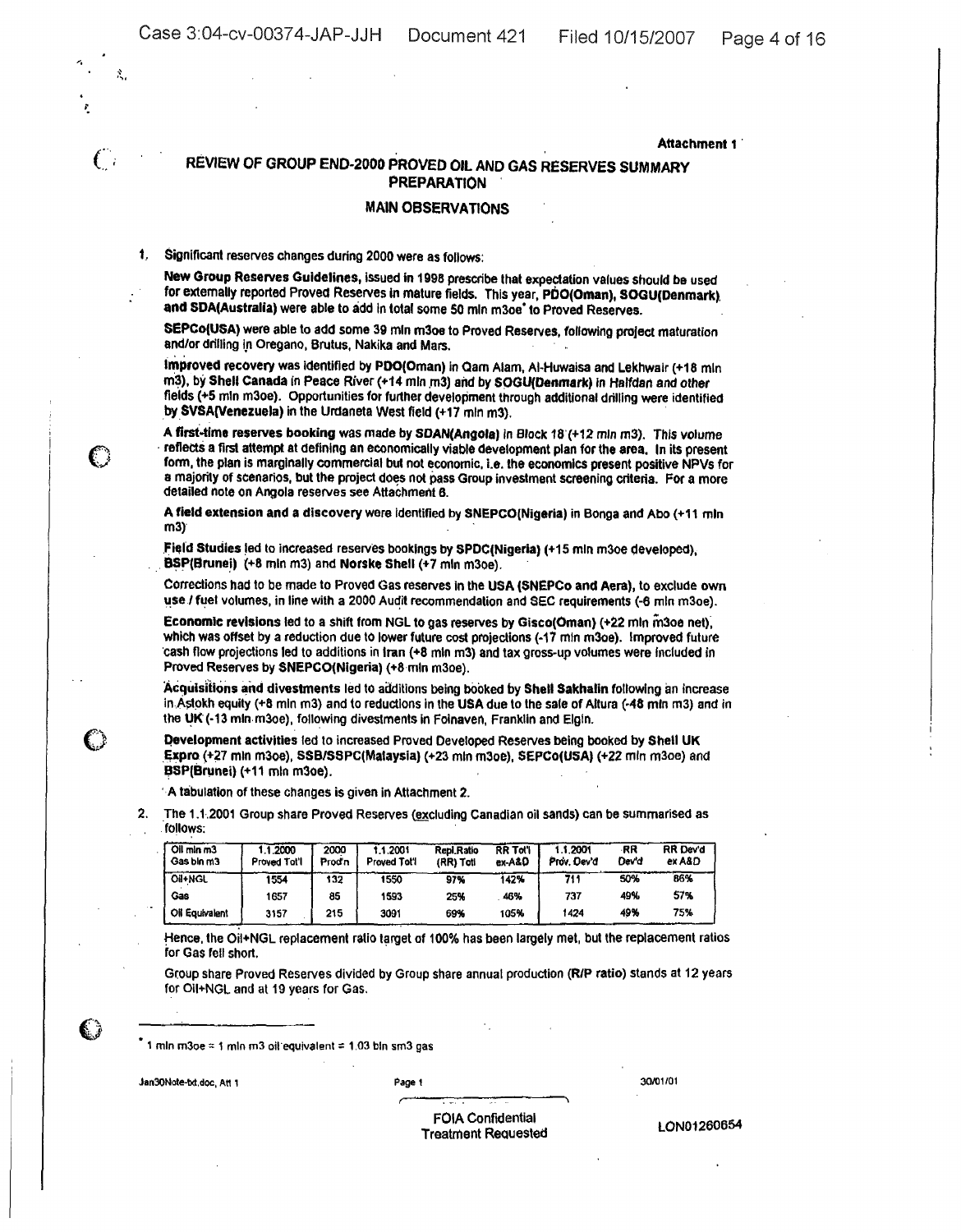į

Í

...

A full overview of end-2000 Proved and Proved Developed Reserves is presented in Attachments 3.1-<br>3.2.

- 3. Although the tabulations in Attachment 3 include volumes for Shell Canada's Athabasca Oil Sands Project (AOSP). these volumes are not strictly oil and'gas reserves as defined by the SEC. Hence, they will be reported separately as 'mining reserves' to the SEC and excluded from the Group's SEC submission of oil and gas reserves.
- 4. The 17 mln m3 additional development identified by SVSA in Urdaneta West amounts to a significant rise in SVSA's Group share Proved Reserves (+78%). Whilst the end-1999 Reserves Audit confirmed the scope for significant upside, an Increase of this magnitude should be supported by a technical review and it is noted that a VAR review is planned early in 2001. The viability of these reserves should be confirmed bythe SIEP Reserves Coordinator and the Group Reserves Auditor through review of the VAR report and relevant SVSA documentation during 2001.

5, As mentioned before,new Group Reserves Guidelines were issued in 1998, which prescribed that externally repoited Proved and Proved Developed Reserves should be brought closer to, or made equal to, Expectation Reserves in mature fields. The reason for this change was to align Group practice more to that of other major oil operators. Significant Proved Reserves additions (+150 mln m30e) have been booked by many OUs over 1998 and 1999. PDO(Oman), SOGU(Denmark) and SDA(Australia) have followed suit this year (+50 mln·m30e). OUs that still seem to offer significant scope for raising Proved Reserves are BSP(Brunel), Shell UK Expro, BEB(Germany, gas only) and NAM and SPDC (both for developed reserves only), Some smaller targets are still left in Norske Shell and SOGU. Potential additions could amount to more than 100 mln m3oe. The issue will be addressed during SEC Reserves Audits with Shell UK Expro, SOGU, NAM and BEB during 2001. BSP are addressing the issue with the authorities but point out that raising Proved Reserves will result in higher tax and reduced cashflow.

A method of visualising the relative position of OUs and their fields is through plotting the ralio between Proved and Expectation reserves versus field / OU maturity. The latter is defined as cumulative production as a fraction of total Expectation Ultimate Recoveiy (not constrained by e.g. licence expiry). Plots showing the OU positions for Developed and Undevetoped Oil+NGL and Gas reserves, plus their respective target volumes, are presented in Attachments 5.1-5.2.

Uptake of the new Reserves Guidelines in the OUs has in some cases been somewhat slower than anticipated. The issue is raised continuously by SIEP staff with OUs with potential for Proved Reserves additions, and by the Group Reserves AUditor during SEC Proved Reserves Audits. The latter approach, with its higher profile, tends to be the most effective. During the audits, it was found that the slow uptake could partly be due to the new rules for Proved Reserves in mature fields not being emphasised enough in the Group Guidelines. Although these rules are certainly explained in the text, it is possible that their impact may not be immediately obvious to casual readers. In addition to their ongoing efforts of keeping the issue alive with OUs concerned, SIEP staff are encouraged to consider ways of strengthening the message in the Updated Guidelines due out in 2001 and reemphasise it in the cover letter.

6. Externally reported Proved and Proved Developed Reserves need to be confined to those volumes producible within the duration of current production licences, or their extensions if there is a right to extend. With progressing maturity. a number of OUs are seeing their scope for increasing Proved Reserves severely curtailed because any increase in field volumes cannot be produced within (generally constrained) production forecasts and licence durations. With ongoing annual production, these OUs will in fact see their remaining Proved reserves decline either until forecast production rates can. be lifted or until licence extensions have been agreed with Authorities. OUs most affected by this are SPDC(Nigeria), Shell Abu Dhabi and PDO(Oman).

At present, some 1200 mln m3oe Expectation Reserves are reported by OUs as being non-producible within existing licences. This corresponds to 25% of the current Group portfolio. The corresponding Proved volumes are not captured by the present submissions and are difficult to assess from centrally available data, but could exceed 100 mln m30e. This volume is likely to increase in coming years. Consideration should be given to capturing this data properly through the annual SUbmissions, to assist in focusing attention towards early agreements on licence extensions,

7. Group Proved Reserves receive increasingly close attention by Group Management. Target reserves additions are set annually. both to OUs and to SlEP Directorates and progress is monitored throughout . the year. Targets are also set in scorecards for those on variable pay. Whilst these measures are effective in ensuring proper attention to Proved Reserves bookings, the resulting pressure on staff does raise concerns With respect to the quality of future reserves bookings.

Jan30Note-M.doc, All 1 Page 2

30101/01

FOIA Confidential Treatment Requested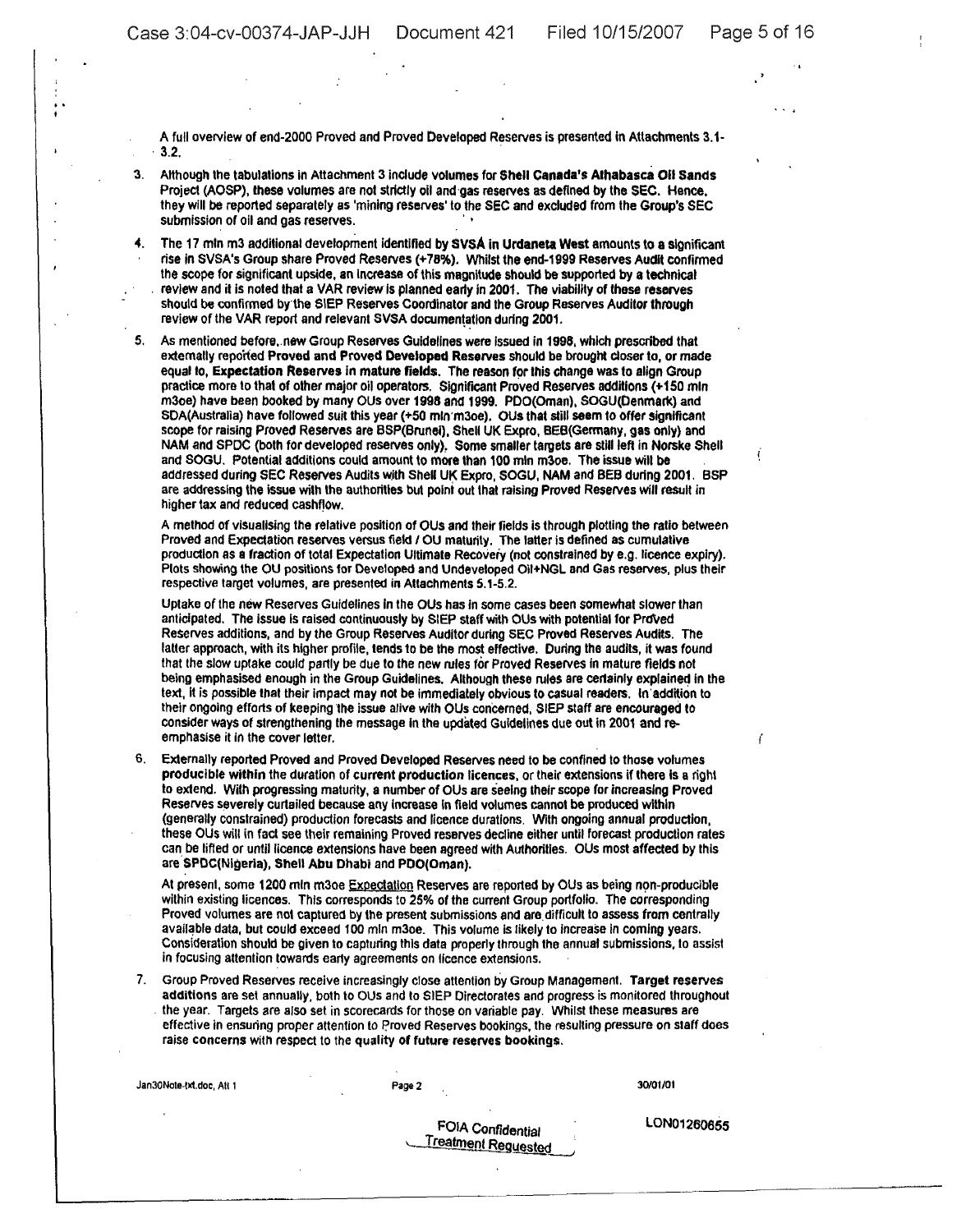·.

 $\mathcal C$ ;'.;0••/

€

In future, finding additions to Proved and Proved Reserves will be more of a challenge than hitherto. . The reason is that the scope for relatively easy further additions due to the new Reserves Guidelines (Proved close to Expectation in mature fields) will reduce in the coming years, whilst a number of OUs will find themselves constrained to volumes producible within existing production licences. Finding genuine reserves additions will become an IncreaSing challenge and the Group's desire to maintain future reserves additions at the same level as annual production (100% Replacement Ratio) will raise pressure on the staff responsible. Such pressures have this year led to the extremely marginal reserves booking for Block 18 fields in Angola, where e.g. Ihe operator (BP) has considered the fields still to be too immature for any bookings at this stage. Further development along this trend should be closely watched by the SIEP Reserves Coordinator, who continue insisting on adherence to Group Reserves Guidelines in all cases. A similar role will be played by the Group Reserves Auditor.

8. Group share annual hydrocarbon production is reported separately through the Ceres system by Group Finance andthrough the reserves submissions accumulated by SIEP. Both reports find their separate ways into the Group annual report and it is therefore important that the two reports are consistent. In previous years, this consistency often presented problems, particularly with respect to reported gas sales/ production volumes. Three important improvements have been made during 2000: .

-- The definition for the reported gas stream under Ceres has been changed from Gas Sales (which could be affected by e.g. LNG plant losses and UGS storage swing in integrated QUS) to Upstream Gas Production available for Sale. This aligns it with the definition of Proved Reserves and thus with production as reported through the SIEP system.

- The unit of reporting for gas production in Ceres has been changed from Normalised m3 (Nm3. at 9500 kCaVm3) to standard m3 (sm3), thus avoiding numerous conversion errors.  $-$  The paper copies of the OU reserves submissions, to be signed by a senior member of OU

management, now include a statement confirming that the OU's Ceres and reserves submissions are consistent.

These three measures have resulted in· a significant improvement in consistency between the two reported production streams, particularly those for gas. As far as can be ascertained, this is the first year that full consistency has been obtained between the two streams, after some minor errors (mostly rounding) had been forced out or cleared up. This is a significant achievement and SIEP / Finance staff must be commended for their efforts. A summary table Of the two submissions and their reconciliation is presented in Attachments 4.1-4.2.

- 9. SEC Reserves AUdits are carried out by the Group Reserves Auditor in all OUs every 4·5 years. All audits carried out during 2000 resulted In 'satisfactory' opinions. The audits have been particularly successful at identifying scope for increasing Proved and Proved Developed Reserves in mature fields. A summary of audit findings is presented in Attachment 7. The forward Audit Plan is given in Attachment 8.
- 10. Since end 1998, OU reserves submissions are made by means of strictly controlled electronic WOrkbooks, which greatly accelerate and streamline the process of accumulation of Group reserves within SIEP. The process of gathering and accumulating OU submissions has been particularly smooth this year, not least because the Reserves Coordinator has urged the OUs to address potential problems. and issues with him well ahead of the submission dates. In addition, the system of monthly monitoring of OU reserves bookings tends to avoid end-year surprises. This is commended. The submissions provide also good detail on major reserves changes and on Individual field Proved and Expectation volumes. Both represent excellent audit trails and SIEP staff are commended for their continuing efforts.

#### Recommendations to SIEP Reserves Coordination:

- 1.. Vigilance should continue to be applied by the SIEP Reserves Coordinator to ensure that all future Proved Reserves changes will be fully in accordance with Group Reserves Guidelines..
- 2. Confirm the viability of the 78% Proved Reserves increase booked by SVSA by a review of the planned VAR report and associated SVSA documentation during 2001.
- 3. Include Ihe volume of Proved and Proved Developed Reserves not producible wilhin current production licences in annual OU reserves submissions.
- 4. Strengthen the message that externally reported Proved and Proved Developed Reserves should be brought close to (made equal to) expectation reserves in mature fields in the Group Reserves Guidelines to be updated during 2001 and in the cover letter.

Jan30Note-bt.doc, Att 1

 $\mathbf{C}$ 

Page 3

30101 lOt

FOIA Confidential Treatment Requested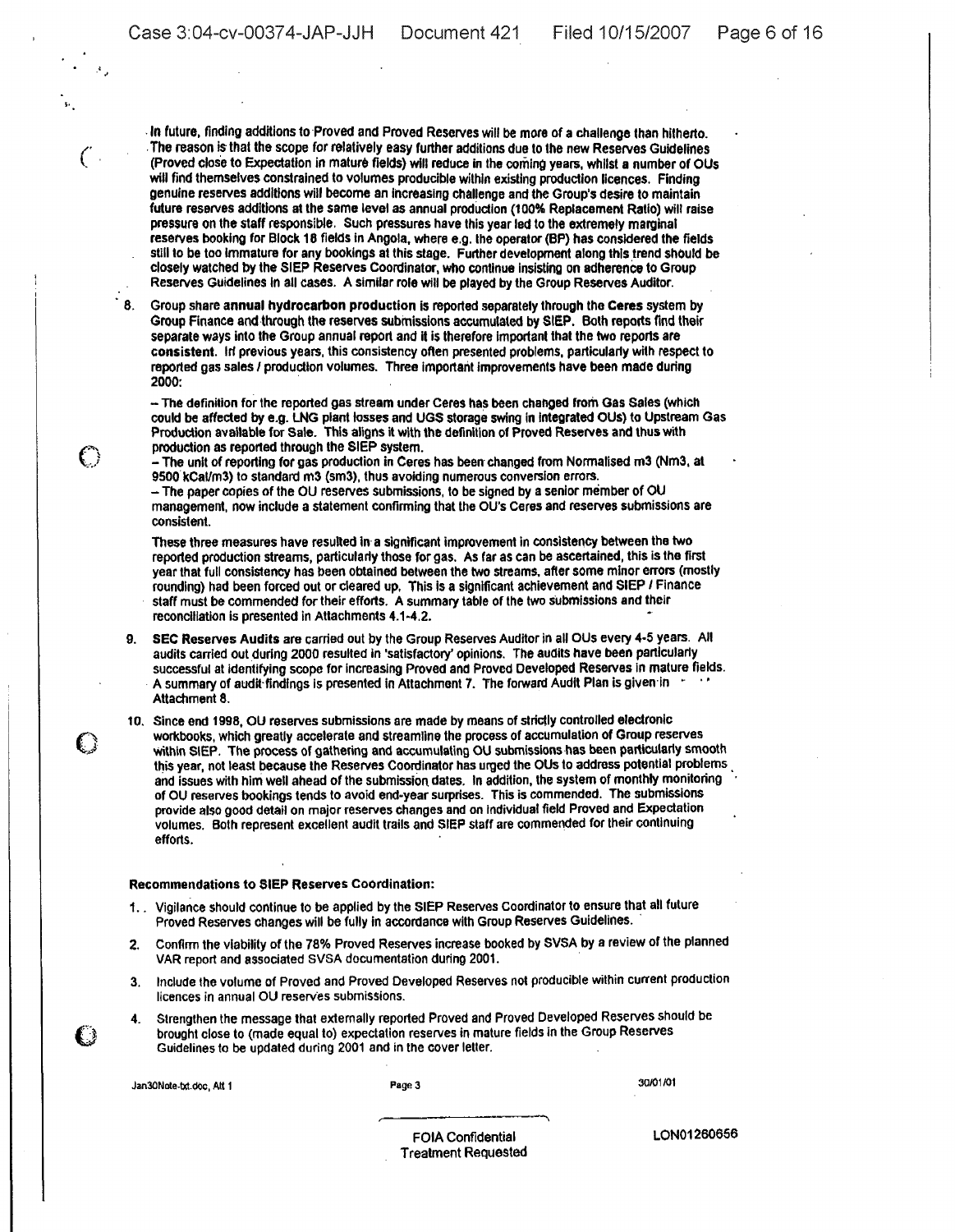$\mathcal{L}$ 

 $\mathbf{r}$ 

 $\mathbf{r}$ 

 $\ddot{\phantom{a}}$ 

 $\frac{1}{2}$ 

 $\epsilon_{\rm{max}}$ 

## **Attachment 2**

# SIGNIFICANT 2000 PROVED AND PROVED DEVELOPED RECOVERY CHANGES (Shell Group share)

 $\mathcal{L}$ 

 $\sigma_{\rm{max}}$ 

| Country             |        | OII+NGL<br>(10 <sup>6</sup> m <sup>3</sup> ) |       | Gas<br>(10° sm <sup>3</sup> ) | <b>Description</b>                                                                                |
|---------------------|--------|----------------------------------------------|-------|-------------------------------|---------------------------------------------------------------------------------------------------|
|                     | Dev'd  | Total                                        | Dev'd | Total                         |                                                                                                   |
| Oman - PDO          | +7     | $+31$                                        |       |                               | Full alignment with Group guidelines - exp'n values for mature<br>fields (following 1999 Audit)   |
| <b>USA</b>          |        | $+20$                                        |       | $+19$                         | Transfers to Proved due to project maturation or drilling<br>(Oregano, Brutus, Nakika, Mars a.o.) |
| Oman - PDO          |        | $+18$                                        |       |                               | Improved recovery (Qarn Alam, Al-Huwaisa, Lekhwair)                                               |
| Venezuela           |        | $+17$                                        |       |                               | Urdaneta-West - go ahead for further development                                                  |
| Canada              | $+2$   | $+14$                                        |       |                               | Peace River - revised development plan, based on new<br>technology                                |
| Nigeria - SPDC      | $+13$  |                                              | $-2$  |                               | <b>Field reviews</b>                                                                              |
| Angola              |        | $+12$                                        |       |                               | First Block 18 reserves booking                                                                   |
| Nigeria - SNEPCO    |        | $+11$                                        |       | +1                            | Bonga (in-field opportunities) and Abo (discovery)                                                |
| <b>Denmark</b>      | $+12$  | +10                                          | $+1$  | -0                            | Alignment with Group guidelines                                                                   |
| Brunei              | $+3$   | +B                                           | -1    | ÷О                            | Performance reviews (Champion, SW-Ampa)                                                           |
| Australia           | $+7$   | $+6$                                         | $+3$  | +3                            | Alignment with Group guidelines (following 2000 Audit)                                            |
| Norway              | +3     | $+5$                                         | $-3$  | +2                            | Technical studies (Troll, Draugen a.o.)                                                           |
| Gabon               | $+3$   | $+4$                                         |       |                               | Alignment with Group guidelines (following 2000 Audit)                                            |
| Denmark             |        | $+4$                                         |       | $+1$                          | Improved recovery (Halfdan a.o.)                                                                  |
| USA (SEPCo, Aera)   |        |                                              | -5    | -6                            | Corrections for own use & fuel (following 2000 Audit)                                             |
| UK.                 | $+15$  |                                              | $+12$ |                               | Development in Shearwater, Schiehallion, Gannet a.o.                                              |
| Malaysia            | +3     |                                              | +20   |                               | Development in F6 (compression installed) a.o.                                                    |
| USA (SEPCo)         | $+12$  |                                              | $+10$ |                               | Development in Conger, Ursa, Europa a.o.                                                          |
| <b>Brunei</b>       | $+6$   |                                              | $+5$  |                               | Development in Champion, Iron Duke, SW-Ampa a.o.                                                  |
| Others              | $+27$  |                                              | +9    |                               | New developments (Transfers from undev)                                                           |
| Total Major Techn'l | $+114$ | $+160$                                       | +49   | +20                           |                                                                                                   |

| <b>OTHER MAJOR CHANGES</b> |                                              |       |       |                              |                                                           |  |  |  |  |
|----------------------------|----------------------------------------------|-------|-------|------------------------------|-----------------------------------------------------------|--|--|--|--|
| Country                    | Oli+NGL<br>(10 <sup>6</sup> m <sup>3</sup> ) |       |       | Gas<br>$(10^9 \text{ nm}^3)$ | Description                                               |  |  |  |  |
|                            | Dev'd                                        | Total | Dev'd | Total                        |                                                           |  |  |  |  |
| Oman - Gisco               | - 1                                          | -11   | $+19$ | $-32$                        | Re-apportionment Gisco reserves between NGL and gas       |  |  |  |  |
| Russia - Sakhalin          | +3                                           | +8    |       |                              | Astokh equity increase to 55%                             |  |  |  |  |
| Iran.                      |                                              | +8    |       |                              | Improved future cashflow                                  |  |  |  |  |
| Nigeria - SNEPCO           |                                              | +7    |       | +1                           | Ehra + Bonga - tax gross-up recalculations                |  |  |  |  |
| UK                         | -5                                           | -10   |       | -3                           | Divestments (Foinaven, Franklin, Elgin)                   |  |  |  |  |
| Oman Gisco                 | -0                                           | -0    | $-18$ | -17                          | Revisions to economic model (lower future cost estimates) |  |  |  |  |
| <b>USA</b>                 | -40                                          | $-48$ | - 1   | -8                           | Altura venture sold                                       |  |  |  |  |
| <b>Total Other Maior</b>   | -49                                          | -46   | -8    | +5                           |                                                           |  |  |  |  |

| <b>OTHER MINOR CHANGES</b><br><b>AND TOTAL</b> |                                 |        |       |                               |                    |
|------------------------------------------------|---------------------------------|--------|-------|-------------------------------|--------------------|
| Country                                        | Oil+NGL<br>$(10^6 \text{ m}^3)$ |        |       | Gas<br>(10° sm <sup>3</sup> ) | <b>Description</b> |
|                                                | Dev'd                           | Total  | Dev'd | Total                         |                    |
| <b>Other Minor Chgs</b>                        | +1                              | +14    | жī    | ∼                             |                    |
| Production                                     | $-132$                          | $-132$ | -85   | -85                           |                    |
| <b>Grand Total</b>                             | -66                             |        | -43   | -63                           |                    |

Jan30Note-fid.doc, Att. 5

 $\mathcal{L}_{\mathcal{A}}$ 

## Page 1

30/01/01

LON01260657

FOIA Confidential **Treatment Requested**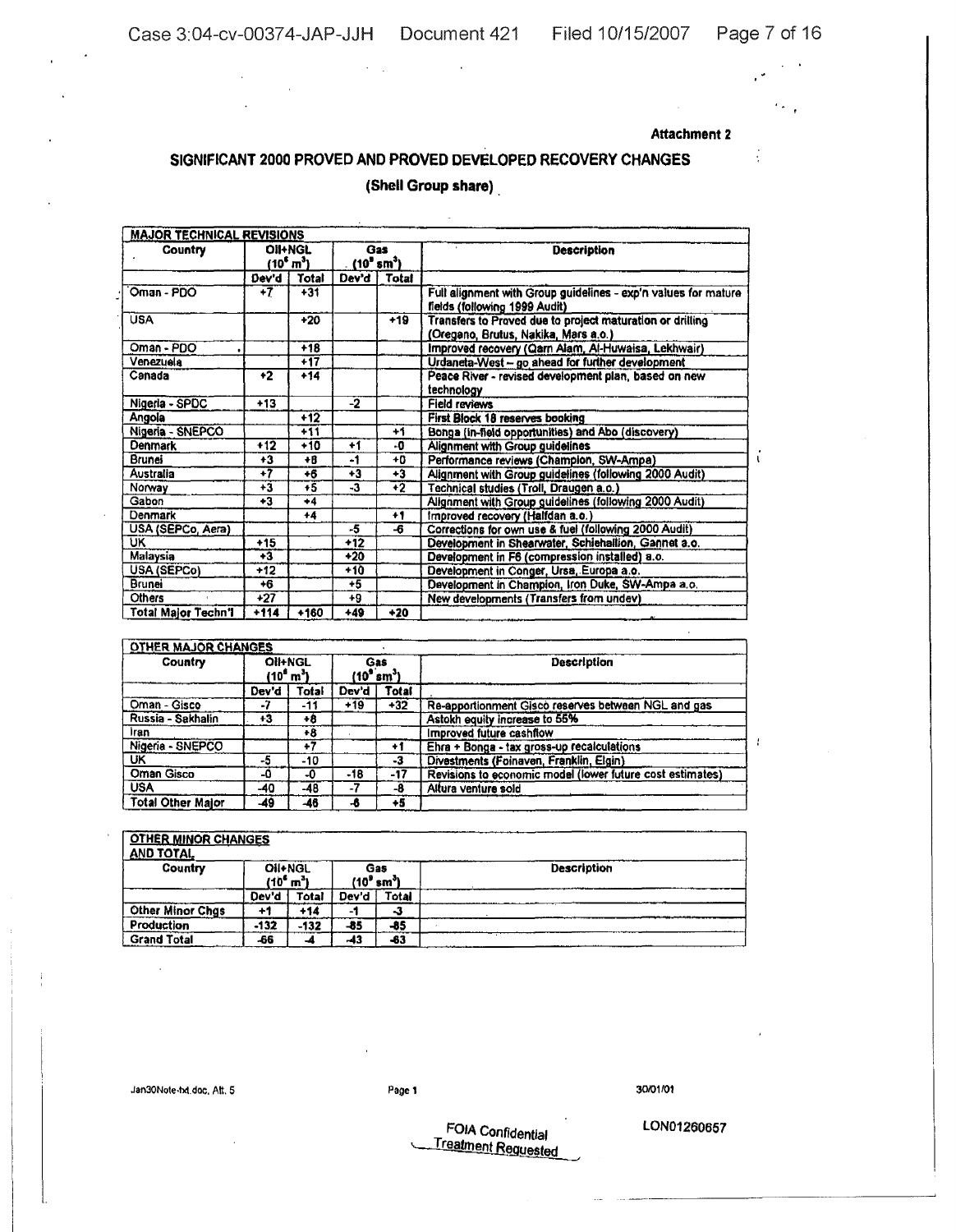$\bigodot$ 

#### O 2000 GROUP RESERVES SUBMISSIONS ි

Attachm $\bigcirc$ 3.1

|                                    | OIL + NGL (10^6 m3)                      |                                   |                       |                               |                            | All volumes net Shell Group Share |                                        |                                    |                                  |                            |             |                                         |                                  |                                    |                                            |                  |                                                  |                                               |                                         |
|------------------------------------|------------------------------------------|-----------------------------------|-----------------------|-------------------------------|----------------------------|-----------------------------------|----------------------------------------|------------------------------------|----------------------------------|----------------------------|-------------|-----------------------------------------|----------------------------------|------------------------------------|--------------------------------------------|------------------|--------------------------------------------------|-----------------------------------------------|-----------------------------------------|
| Country Name                       | Proved <sup>-</sup><br>Resys<br>1.1.2000 | Reviss<br>and<br>Reclass<br>ac'ns | Improved<br>Recov-ery | Extra and<br>Discov-<br>eries | Purch-<br>ases<br>in Place | <b>Sales</b><br>in Place          | Prodin<br>(avail for<br>sales)<br>2000 | Proved<br><b>Resvs</b><br>1.1.2001 | Proved<br>De√d Resva<br>1.1.2000 | Transf<br>Undev to<br>Devd | Revis ions  | Prodin<br>favail. for<br>sales)<br>2000 | Proved<br>David Resw<br>1.1.2001 | Minority<br>Resvs incl<br>1.1.2000 | <b>Minority</b><br>Resna Incl.<br>1.1.2001 | R7P<br>Tat<br>01 | <b>Replint</b><br>Ratio<br><b>TotiRes</b><br>(%) | Repl.R.<br>TouRes<br>$(N)$ Excl<br>Pur/ Sales | Repfmt<br>Ratio<br><b>DevRes</b><br>(*) |
|                                    |                                          |                                   |                       |                               |                            |                                   |                                        |                                    |                                  |                            |             |                                         |                                  |                                    |                                            |                  |                                                  | æ                                             |                                         |
| Australia (SDA)                    | 32.49                                    | 4.18                              | $\bullet$             | ,07                           |                            | 3.5                               | 4.2                                    | 29.04                              | 14,76                            |                            | .52         | 4.2                                     | 11.08                            |                                    |                                            |                  | 15%                                              | 101%                                          | 12%                                     |
| Australia (WPL)                    | 11.85                                    | 2.64                              |                       | 4.83                          |                            |                                   | 2,28                                   | 17.04                              | 5.63                             |                            | 2.26        | 2.28                                    | 5.61                             |                                    |                                            |                  | 328%                                             | 328%                                          | , 99%                                   |
| Brunei                             | 59.26                                    | 8.92                              | 2.8                   | 3.9                           |                            |                                   | 5.54                                   | 69,36                              | 28.19                            | 6.04                       | 6.19        | 5.54                                    | 34.88                            |                                    |                                            | 13               | 282%                                             | 282%                                          | 221%                                    |
| China                              | 3.24                                     | 4.16                              |                       |                               |                            |                                   | 1.43                                   | 5.97                               | 2.83                             | .7                         | 3,18        | 1,43                                    | 5.27                             |                                    |                                            |                  | 291%                                             | 291%                                          | 271%                                    |
| China (Shelt Oil EH)               | 3.29                                     | -3.29                             |                       |                               |                            |                                   |                                        |                                    | 2.87                             |                            | $-2.87$     |                                         |                                  |                                    |                                            |                  |                                                  |                                               |                                         |
| Malaysia                           | 25.55                                    | - 94                              | 2.84                  | 2.68                          |                            |                                   | 3,28                                   | 26.85                              | 13.95                            | 3.                         | .09         | 3,28                                    | 13.76                            |                                    |                                            |                  | 140%                                             | 140%                                          | 94%                                     |
| New Zealand                        | 4.6                                      | - 17                              |                       | 98                            |                            |                                   | .41                                    | 5.                                 | 2.6                              | .tt                        | -.04        | .41                                     | 2.26                             |                                    |                                            | 12               | 198%                                             | 198%                                          | 17%                                     |
| New Zealand (Shell Oil EH)         | .Б                                       | .as                               |                       |                               |                            |                                   | .11                                    | .74                                | .67                              |                            | .06         | .111                                    | .52                              |                                    |                                            |                  | 45%                                              | 45%                                           | 55%                                     |
| Philippines                        | 3.82                                     | .38                               |                       |                               |                            | .7                                |                                        | 3,5                                |                                  |                            |             |                                         |                                  |                                    |                                            |                  |                                                  |                                               |                                         |
| Thailand                           | 14.17                                    | .89                               | 1.34                  |                               |                            |                                   | 1.04                                   | 15.35                              | 3.78                             | 95                         | .33         | 1.04                                    | 4.02                             |                                    |                                            | 15               | 214%                                             | 214%                                          | 123%                                    |
| Angola                             |                                          |                                   |                       | 11.85                         |                            |                                   |                                        | 11.85                              |                                  |                            |             |                                         |                                  |                                    |                                            |                  |                                                  |                                               |                                         |
| Argentina                          | 3.43                                     | .26                               |                       | .07                           |                            |                                   | .22                                    | 3.54                               | 2.03                             | .06                        | - 03        | 22                                      | 1.84                             |                                    |                                            | 16,              | 150%                                             | 150%                                          | 14%                                     |
| Brazil (Shell Oil WH)              | .81                                      | 2                                 |                       |                               |                            |                                   | .09                                    | .92                                | .Bt                              |                            | .2          | .09                                     | .92                              |                                    |                                            | 10               | 222%                                             | 222%                                          | 222%                                    |
| Cameroon (Shell Oil EH)            | 7.75                                     | $-1.68$                           | 2                     | .11                           |                            |                                   | 1.21                                   | 5.17                               | 7.28                             | .29                        | $-1.36$     | 1.21                                    | 5                                |                                    | 1.03                                       |                  | -113%                                            | -113%                                         | -88%                                    |
|                                    | 3.22                                     | -.01                              |                       |                               |                            |                                   | .17                                    | 3.04                               | 2.3                              |                            | - 02        | .17                                     | 2.11                             |                                    |                                            |                  | -6%                                              | -6%                                           |                                         |
| (Congo (DR)<br>Gabon               | 19.91                                    | 3.83                              |                       |                               |                            |                                   | 3.99                                   |                                    | 17.45                            |                            |             | 3,99                                    |                                  |                                    |                                            | 18               | 76%                                              |                                               | $-12%$                                  |
|                                    |                                          | 7.15                              |                       | 10.98                         |                            | .81                               |                                        | 18.94<br>39.54                     |                                  | 1.12                       | 2,5         |                                         | 17.08                            | 4.97                               | 4.74                                       |                  |                                                  | 96%                                           | 91%                                     |
| Nigeria (SNEPCO)                   | 71.41<br>448.1                           |                                   |                       |                               |                            |                                   | 13.93                                  | 434.17                             | 113.19                           | 4.29                       |             |                                         |                                  |                                    |                                            |                  |                                                  |                                               |                                         |
| Nigeria (SPDC)<br>Venezuela        | 21.43                                    | 16.66                             |                       |                               |                            |                                   | 2.54                                   | 35,55                              |                                  | 1.03                       | 13.33       | 13,93                                   | 116.88                           |                                    |                                            | 31               | 0%                                               | o×.                                           | 126%                                    |
| Abu Dhabi                          | 103.26                                   | .02                               |                       |                               |                            |                                   | 5.58                                   | 97.7                               | 11.61<br>83.71                   | 2.11                       | 1,19<br>84. | 2.54<br>5.58                            | 11.29<br>81.18                   |                                    |                                            | 14               | 656%                                             | 656%                                          | 87%                                     |
|                                    |                                          |                                   |                       |                               |                            |                                   |                                        |                                    |                                  |                            |             |                                         |                                  |                                    |                                            | 18               | OX                                               | 0%                                            | 55%                                     |
| Bangladesh                         | 9.06                                     | $-2.59$                           |                       |                               |                            |                                   | .58                                    | 5.89                               | 5.73                             | .01                        |             | .58                                     |                                  |                                    |                                            |                  |                                                  |                                               |                                         |
| Egypt                              | 23.85                                    | 7.74                              |                       |                               |                            |                                   |                                        | 31.59                              |                                  |                            | $-1.69$     |                                         | 3.47                             |                                    |                                            | 10               | -447%                                            | -447%                                         | -290%                                   |
| iran<br>Kazakhstan (Ternir)        | 2                                        | .01                               |                       |                               |                            | 2.                                | .01                                    |                                    |                                  | .01                        |             |                                         |                                  |                                    |                                            |                  |                                                  |                                               |                                         |
| Oman                               | 139.5                                    | 34.88                             | 18.43                 |                               |                            |                                   | 16.62                                  | 179.4                              | 85.                              | 4.95                       | 6.67        | .01                                     |                                  |                                    |                                            | D                | 9900%                                            | 100%                                          | 100%                                    |
| <b>Oman Gisco</b>                  | 33.1B                                    | $-12.34$                          |                       |                               |                            |                                   | 2,36                                   | 18.48                              | 27.32                            |                            |             | 16.62                                   | 80                               |                                    |                                            | 11               | 340%                                             | 340%                                          | 70%                                     |
| Pakistan                           |                                          |                                   |                       |                               |                            |                                   |                                        |                                    |                                  |                            | -8.2        | 2,36                                    | 16.76                            | 4.98                               | 2.77                                       |                  | 523%                                             | -523%                                         | $-347%$                                 |
| Russia (Sakhalin Holding)          | 7.69                                     | -.01                              |                       |                               | 7.93                       |                                   | .51                                    | 15.1                               | 2.61                             | 1.19                       | 2.59        | .51                                     |                                  |                                    |                                            |                  |                                                  |                                               |                                         |
| <b>Syria</b>                       | 19.81                                    | $-1.17$                           |                       |                               |                            |                                   | 2.92                                   | 15.72                              | 12.29                            | .98                        | 1.          | 2.92                                    | 5.88<br>11.35                    |                                    |                                            | 30<br>s          | 1553%                                            | -2%                                           | 741%                                    |
| Austria                            | .23                                      | .02                               |                       | .01                           |                            |                                   | .cs                                    | -23                                | $\overline{.}19$                 |                            | 03.         | $\overline{\mathbf{a}}$                 |                                  |                                    |                                            |                  | -40%                                             | -40%                                          | 68%                                     |
| Canada                             | 47.16                                    | $-1.42$                           | 14.43                 | .07                           |                            | .01                               | 3,36                                   | 56.87                              | 29.13                            |                            |             | 3.36                                    | .19<br>26.88                     |                                    |                                            | л                | 100%                                             | 100%                                          | 100%                                    |
| Canada (AOSP)                      | 95.4                                     |                                   |                       |                               |                            |                                   |                                        | 95.4                               |                                  |                            | 1.11        |                                         |                                  | 10.36                              | 12.49                                      | 17               | 389%                                             | 389%                                          | 33%                                     |
| Denmark                            | 39,15                                    | 7.17                              | 4.34                  | 41                            |                            |                                   | '.53                                   | 43.54                              | 27.63                            |                            |             |                                         |                                  | 21.2                               | 21.08                                      |                  |                                                  |                                               |                                         |
| Germany                            | 3.37                                     | -.01                              |                       |                               |                            |                                   |                                        |                                    |                                  | 1.41                       | 11.44       | 7.53                                    | 32.95                            |                                    |                                            | е                | 158%                                             | 158%                                          | 171%                                    |
| Netherlands                        | 5.77                                     | - 06                              |                       |                               |                            |                                   | .31<br>.75                             | 3.05                               | 3.07                             | .17                        | - 02        | .31                                     | 2.91                             |                                    |                                            | 10               | -3%                                              | -3%                                           | 48%                                     |
| Norway                             | 33.26                                    | 5.34                              |                       |                               |                            |                                   |                                        | 4,96                               | 3.93                             | .41                        | .1          | .75                                     | 3.69                             |                                    |                                            | 7                | $-6%$                                            | -8%                                           | 68%                                     |
|                                    |                                          |                                   |                       |                               |                            | .77                               | 5.07                                   | 32.76                              | 20.65                            | 4.56                       | 3.44        | 5.07                                    | 23.58                            |                                    |                                            |                  | 90%                                              | 105%                                          | 158%                                    |
| Shall Oil (MCC)<br>Shell Oil (TMR) | 1.86<br>.93                              | -1.86                             |                       |                               |                            |                                   |                                        |                                    | 1.56                             |                            | $-1.56$     |                                         |                                  |                                    |                                            |                  |                                                  |                                               |                                         |
|                                    |                                          | .16                               |                       | .13                           |                            | .08                               | .16                                    | .98                                | .58                              | .07                        | .14         | .16                                     | -61                              |                                    |                                            | е                | 131%                                             | 181%                                          | 131%                                    |
| ΙUΚ.                               | 129.92                                   | .49                               | 2.89                  | 1.42                          |                            | 10.49                             | 21.98                                  | 102.25                             | 90.35                            | 14.56                      | $-7.35$     | 21.98                                   | 75.58                            |                                    |                                            | s                | -26%                                             | 22%                                           | 33%                                     |
| <b>USA</b>                         | 92.                                      | 2.24                              |                       | 20.04                         | <b>O1</b>                  | .94                               | 16.18                                  | 97.17                              | 54.12                            | 11.54                      | 6.34        | 16,18                                   | 55.82                            |                                    |                                            | 8                | 132%                                             | 138%                                          | 111%                                    |
| USA (Aera)                         | 79.26                                    | $-3.07$                           | .26                   |                               |                            | .13                               | 7.23                                   | 69.09                              | 59.01                            | 4.06                       | 1.39        | 7.23                                    | 57.25                            |                                    |                                            | 10               | -41%                                             | -39%                                          | 76%                                     |
| USA (Altura)                       | 47.87                                    | .61                               |                       |                               |                            | 47.78                             |                                        |                                    | 40.24                            |                            | -39.54      | 7                                       |                                  |                                    |                                            | o                | 6739%                                            | 87%                                           | 5649%                                   |
| Total excl Can. AOSP               | 1,554,28                                 | 79.38                             | 47.53                 | 60.76                         | 7,94                       | 67.21                             | 132,32                                 | 1,550.35                           | 777.05                           | 63.64                      | 2.36        | 132.32                                  | 710.72                           | 20.31                              | 21.03                                      | 12               | 97%                                              | 142%                                          | 50%                                     |
| <b>Grand Total</b>                 | 1,649.58                                 | 79.38                             | 47.53                 | 60.76                         | 7.94                       | 67.21                             | 132.32                                 | 1,645.75                           | 777.05                           | 63.64                      | 2.36        | 132.32                                  | 710.72                           | 41.51                              | 42.11                                      | $\mathbf{t}$     | 97%                                              | 142%                                          | 50%                                     |

Jan30Note-thl.xls ORNGL-OU-Att3.1

Page 1 of 1

AAB 26/01/0112:11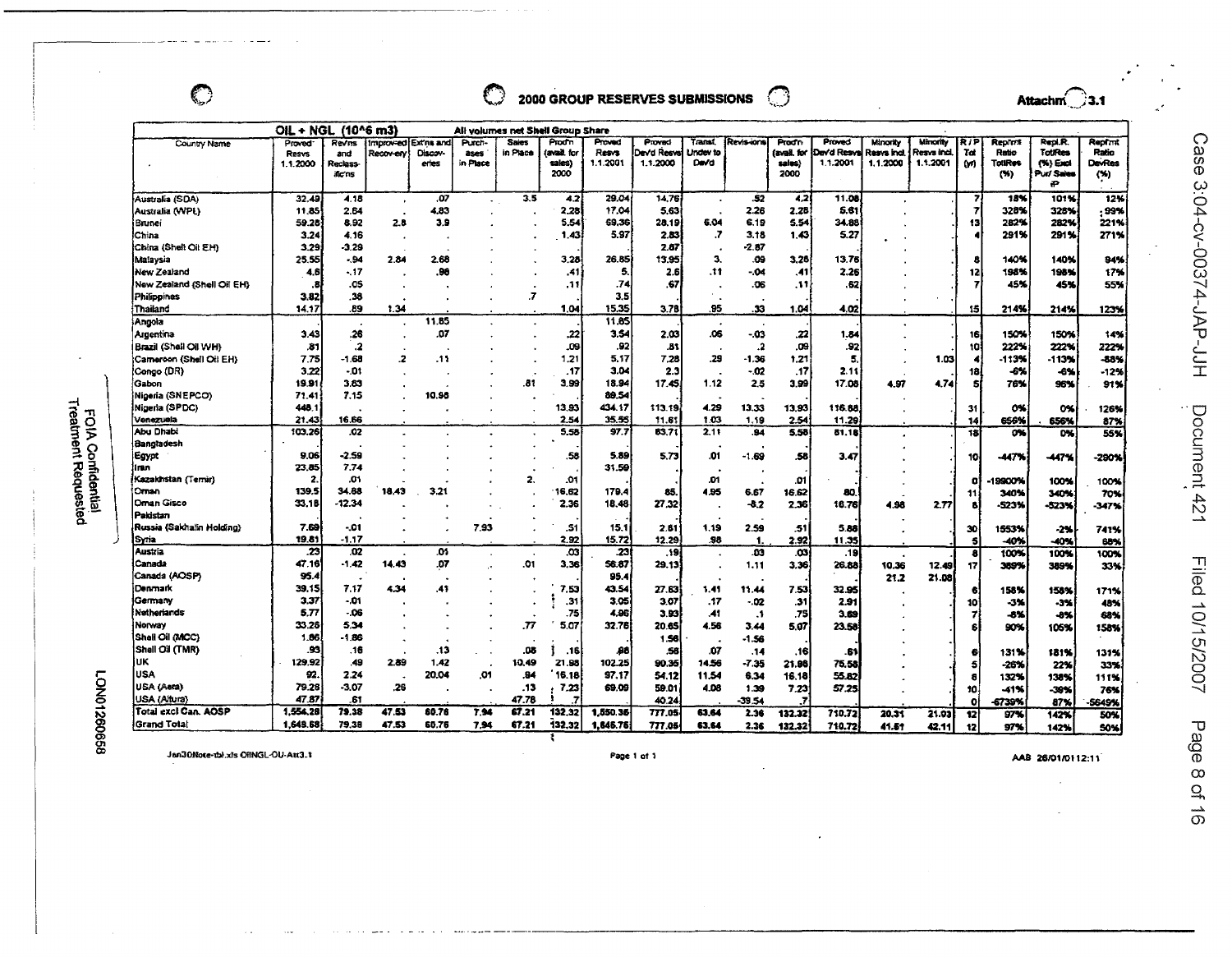#### 2000 GROUP RESERVES SUBMISSIONS

**Attachment 3.2** 

|                            | GAS (10^9 sm3)                  |                                            |                        |                                       |                                  | All volumes net Shell Group Share |                                        |                         |                                      |                            |           |                                         |                                     |                                    |                                     |                    |                                            |                                                     |                                   |
|----------------------------|---------------------------------|--------------------------------------------|------------------------|---------------------------------------|----------------------------------|-----------------------------------|----------------------------------------|-------------------------|--------------------------------------|----------------------------|-----------|-----------------------------------------|-------------------------------------|------------------------------------|-------------------------------------|--------------------|--------------------------------------------|-----------------------------------------------------|-----------------------------------|
| Country Name               | <b>Proved Resys</b><br>1.1.2000 | Revies<br>and<br><b>Reclars</b><br>ific ns | improv-ed<br>Recov-ery | <b>Exfins and</b><br>Discov-<br>eries | Arch-<br><b>ases</b><br>in Place | <b>Sales</b><br>in Place          | Prodin<br>lavail for<br>sales)<br>2000 | Toved Resys<br>1.1.2001 | Proved<br>Devid<br>Resva<br>1.1.2000 | Transf<br>Undev to<br>Devd | Revis lon | Prodin<br>(avail. for<br>saics)<br>2000 | Proved<br>Devd<br>Resys<br>1.1.2001 | Minority<br>Resvs incl<br>1.1.2000 | Minority<br>Resys incl.<br>1.1.2001 | R / P<br>Tot<br>00 | Replint<br>Ratio<br><b>TotiRes</b><br>(96) | Repl.R.<br>TotiRes<br>$(X)$ Exd<br>Put/ Sales<br>ïΡ | Replint<br>Ratio<br>DevRes<br>(W) |
| Australia (SDA)            | 176,638                         | 2.576                                      |                        | .453                                  |                                  | 394                               | 2.356                                  | 176.917                 | 18.583                               |                            | 1.824     | 2.356                                   | 18.051                              |                                    |                                     | 75                 | 112%                                       | 129%                                                | 77%                               |
| Australia (WPL)            | 40.205                          | 1.274                                      |                        | .155                                  |                                  |                                   | 1.45                                   | 40.184                  | 8.147                                |                            | 1.305     | 1.45                                    | 8.002                               |                                    |                                     | 28                 | 99%                                        | 99%                                                 | 90%                               |
| l Brunei                   | 102.612                         | $-2.08$                                    |                        | 4.023                                 |                                  |                                   | 4.656                                  | 99.899                  | 40.744                               | 5.442                      | $-3.601$  | 4.656                                   | 37.929                              |                                    |                                     | 21                 | 42%                                        | 42%                                                 | 40%                               |
| China                      |                                 |                                            |                        |                                       |                                  |                                   |                                        |                         |                                      |                            |           |                                         |                                     |                                    |                                     |                    |                                            |                                                     |                                   |
| China (Shell Oil EH)       |                                 |                                            |                        |                                       |                                  |                                   |                                        |                         |                                      |                            |           |                                         |                                     |                                    |                                     |                    |                                            |                                                     |                                   |
| Malaysia                   | 183,819                         | $-11.93$                                   | 5.625                  |                                       |                                  |                                   | 5.723                                  | 171,791                 | 37.748                               | 20.212                     | $-1.27$   | 5.723                                   | 50.965                              |                                    |                                     | 30                 | $-110%$                                    | $-110%$                                             | 331%                              |
| New Zealand                | 12.646                          | ,031                                       |                        | 3.361                                 | .154                             |                                   | 1.381                                  | 14.811                  | 11.704                               | .016                       | .19       | 1.381                                   | 10.529                              |                                    |                                     | 11                 | 257%                                       | 246%                                                | 15%                               |
| New Zealand (Shell Oil EH) | 2.314                           | $-312$                                     |                        |                                       |                                  |                                   | .247                                   | 1.755                   | 2.014                                |                            | - 319     | .247                                    | 1.448                               |                                    |                                     | 7                  | $-126%$                                    | -126%                                               | 129%                              |
| Philippines                | 19.436                          | 1.029                                      |                        |                                       |                                  | 3.551                             |                                        | 16.914                  |                                      |                            |           |                                         |                                     |                                    |                                     |                    |                                            |                                                     |                                   |
| Thailand                   | 6.226                           | .338                                       | 063                    |                                       |                                  |                                   | 437                                    | 6.189                   | 2.769                                | .263                       | .238      | 437                                     | 2.833                               |                                    |                                     | 14                 | 92%                                        | 92%                                                 | 115%                              |
| Angola                     |                                 |                                            |                        |                                       |                                  |                                   |                                        |                         |                                      |                            |           |                                         |                                     |                                    |                                     |                    |                                            |                                                     |                                   |
| Argentina                  | 7.284                           | 1.522                                      |                        | .619                                  |                                  |                                   | .036                                   | 9.389                   | .547                                 | .056                       | $-501$    | ,036                                    | ,066                                |                                    |                                     | 261                | 5947%                                      | 5947%                                               | -1236%                            |
| (Brazil (Shell Oll WH).    | 4.384                           | 1.083                                      |                        |                                       |                                  |                                   | .326                                   | 5.141                   | 4.384                                |                            | 1,083     | 326                                     | 5.141                               |                                    |                                     | 16.                | 332%                                       | 332%                                                | 332%                              |
| Cameroon (Shell Oil EH)    |                                 |                                            |                        |                                       |                                  |                                   |                                        |                         |                                      |                            |           |                                         |                                     |                                    |                                     |                    |                                            |                                                     |                                   |
| Congo (DR)                 |                                 |                                            |                        |                                       |                                  |                                   |                                        |                         |                                      |                            |           |                                         |                                     |                                    |                                     |                    |                                            |                                                     |                                   |
| Gabon                      |                                 |                                            |                        |                                       |                                  |                                   |                                        |                         |                                      |                            |           |                                         |                                     |                                    |                                     |                    |                                            |                                                     |                                   |
|                            | 5.7                             |                                            |                        |                                       |                                  |                                   |                                        |                         |                                      |                            |           |                                         |                                     |                                    |                                     |                    |                                            |                                                     |                                   |
| Nigeria (SNEPCO)           |                                 | .57                                        |                        | .75                                   |                                  |                                   |                                        | 7.02                    |                                      |                            |           |                                         |                                     |                                    |                                     |                    |                                            |                                                     |                                   |
| Nigeria (SPDC)             | 95.93                           | -8.364                                     |                        |                                       |                                  |                                   | 1.836                                  | 85.71                   | 37.837                               |                            | -1.987    | 1.836                                   | 34.014                              |                                    |                                     | 47                 | -457%                                      | -457%                                               | -108%                             |
| Venezuela                  |                                 |                                            |                        |                                       |                                  |                                   |                                        |                         |                                      |                            |           |                                         |                                     |                                    |                                     |                    |                                            |                                                     |                                   |
| <b>Abu Chabi</b>           |                                 |                                            |                        |                                       |                                  |                                   |                                        |                         |                                      |                            |           |                                         |                                     |                                    |                                     |                    |                                            |                                                     |                                   |
| Bangladesh                 | 4.713                           | .039                                       |                        | 457                                   |                                  |                                   | 384                                    | 4.625                   | 2,846                                |                            | $-2$      | .384                                    | 2.262                               |                                    |                                     | 13                 | 129%                                       | 129%                                                | -52%                              |
| Egypt                      | 31.272                          | $-2.326$                                   | .39                    |                                       |                                  |                                   | 1.455                                  | 27.881                  | 14.059                               | 1.624                      | .722      | 1,455                                   | 13,506                              |                                    |                                     | 19                 | $-133%$                                    | -133%                                               | 62%                               |
| iran.                      |                                 |                                            |                        |                                       |                                  |                                   |                                        |                         |                                      |                            |           |                                         |                                     |                                    |                                     |                    |                                            |                                                     |                                   |
| Kazakhstan (Ternir)        |                                 |                                            |                        |                                       |                                  |                                   |                                        |                         |                                      |                            |           |                                         |                                     |                                    |                                     |                    |                                            |                                                     |                                   |
| Oman                       |                                 |                                            |                        |                                       |                                  |                                   |                                        |                         |                                      |                            |           |                                         |                                     |                                    |                                     |                    |                                            |                                                     |                                   |
| Oman Gisco                 | 45.693                          | 14.272                                     |                        |                                       |                                  |                                   | 4.758                                  | 55.207                  | 45.693                               |                            | 3.825     | 4.758                                   | 44.76                               | 6.654                              | 8.281                               | 12                 | 300%                                       | 300%                                                | 80%                               |
| <b>iPakistan</b>           | 11.339                          | $-752$                                     |                        |                                       |                                  | .532                              | . 189                                  | 9.866                   | 3.347                                |                            |           | ,189                                    | 3.158                               |                                    |                                     | 52                 | -879%                                      | -398%                                               | ox.                               |
| Russia (Sakhalin Holding)  |                                 |                                            |                        |                                       |                                  |                                   |                                        |                         |                                      |                            |           |                                         |                                     |                                    |                                     |                    |                                            |                                                     |                                   |
| Syria                      | 1.012                           | - 074                                      |                        |                                       |                                  |                                   | 234                                    | .704                    | 598                                  | .013                       | .038      | 234                                     | 337                                 |                                    |                                     | э                  | -32%                                       | -32%                                                | $-11%$                            |
| Austria                    | 1.476                           | .191                                       |                        | .104                                  |                                  |                                   | .175                                   | 1.596                   | 1.441                                |                            | 228       | -175                                    | 1.494                               |                                    |                                     | я                  | 169%                                       | 189%                                                | 130%                              |
| Canada                     | 88.31                           | 3.231                                      |                        | .206                                  |                                  | .895                              | 5.153                                  | 84.699                  | 72.2                                 |                            | .688      | 6.153                                   | 66.735                              | 19.402                             | 18,608                              |                    | 41%                                        | 56%                                                 | .11%                              |
| Canada (AOSP)              |                                 |                                            |                        |                                       |                                  |                                   |                                        |                         |                                      |                            |           |                                         |                                     |                                    |                                     |                    |                                            |                                                     |                                   |
| Denmark                    | 30.44                           | .941                                       | .711                   | 365                                   |                                  |                                   | 3.105                                  | 29.352                  | 18.73                                | .518                       | 2.307     | 3.105                                   | 18.45                               |                                    |                                     | 9.                 | 65%                                        | 65%                                                 | 91%                               |
| Germany                    | 59.422                          | 1.225                                      |                        |                                       |                                  |                                   | 4.659                                  | 55,988                  | 46.423                               | 1.565                      | 1.023     | 4,659                                   | 44.352                              |                                    |                                     | 12                 | 26%                                        | 26%                                                 | 56%                               |
| Netherlands                | 413,425                         | .132                                       |                        | 1.122                                 |                                  |                                   | 14.828                                 | 399.851                 | 211.215                              | 3.23                       | .73       | 14.828                                  | 200.347                             |                                    |                                     | 27                 | 8%                                         | 8%                                                  | 27%                               |
| Norway                     | 89.897                          | 2.15                                       |                        |                                       |                                  | .208                              | 2.06                                   | 59.781                  | 42.194                               | .224                       | $-3.466$  | 2.08                                    | 36.882                              |                                    |                                     | 44                 | 94%                                        | 104%                                                | -157%                             |
| Shell Oil (MCC)            | 1.552                           | -1.552                                     |                        |                                       |                                  |                                   |                                        |                         | 1.504                                |                            | $-1.504$  |                                         |                                     |                                    |                                     |                    |                                            |                                                     |                                   |
| Shell Oil (TMR)            | 1.693                           | - 364                                      |                        | .128                                  |                                  | .113                              | 202                                    | 1.142                   | 1.193                                | .062                       | - 16      | .202                                    | .893                                |                                    |                                     |                    | -173%                                      | $-117%$                                             | -49%                              |
| UK                         | 109.447                         | 1.493                                      | 2.27                   | .075                                  |                                  | 3.096                             | 11.583                                 | 98.606                  | 87.734                               | 11.532                     | $-223$    | 11.583                                  | 67.49                               |                                    |                                     |                    | 6%                                         | 33%                                                 | 98%                               |
| USA                        | 96.232                          | -1.091                                     |                        | 18.564                                | 1.421                            | 2.217                             | 16.592                                 | 96.317                  | 76,768                               | 10.178                     | -3,968    | 18.592                                  | 66.406                              |                                    |                                     |                    | 101%                                       | 105%                                                | 37%                               |
| LUSA (Aera)                | 5.53                            | -4.036                                     | .052                   |                                       |                                  | .142                              | .117                                   | 1.287                   | 3.145                                | .761                       | $-2.803$  | ,117                                    | 386.                                |                                    |                                     | 11                 | -3526%                                     | 3405%                                               | $-1745%$                          |
| USA (Altura)               | 8.068                           | .062                                       |                        |                                       |                                  | 8.018                             | -112                                   |                         | 6.985                                |                            | $-8.873$  | .112                                    |                                     |                                    |                                     | ٥                  | -71044                                     | 55%                                                 | -6137%                            |
| Total excl Can, AOSP       | 1,656.715                       | .742                                       | 9.111                  | 30.382                                | 1.575                            | 19.164                            | 85.064                                 | 1.592.822               | 780.568                              | 56.696                     | -14.194   | 85,054                                  | 737.016                             | 26.266                             | 26,889                              | 19                 | 25%                                        | 46%                                                 | 49%                               |
| <b>Grand Total</b>         | 1,656.715                       | $-742$                                     | 9.111                  | 30.392                                | 1.575                            | 19.164                            | 86.054                                 | 1.592.822               | 780.668                              | 56,696                     | $-14.134$ | 85.054                                  | 737.018                             | 26.256                             | 26.889                              | 19                 | 25%                                        | 48%                                                 | 49%                               |

# FOIA Confidential<br>—Treatment Requested<br>—Treatment Requested

FON01260659

Jan30f<sup>\*\*</sup> -tbl.xls, GasS-OU-Att3.2

Page 1 of 1

AAB 25/01/01 12:11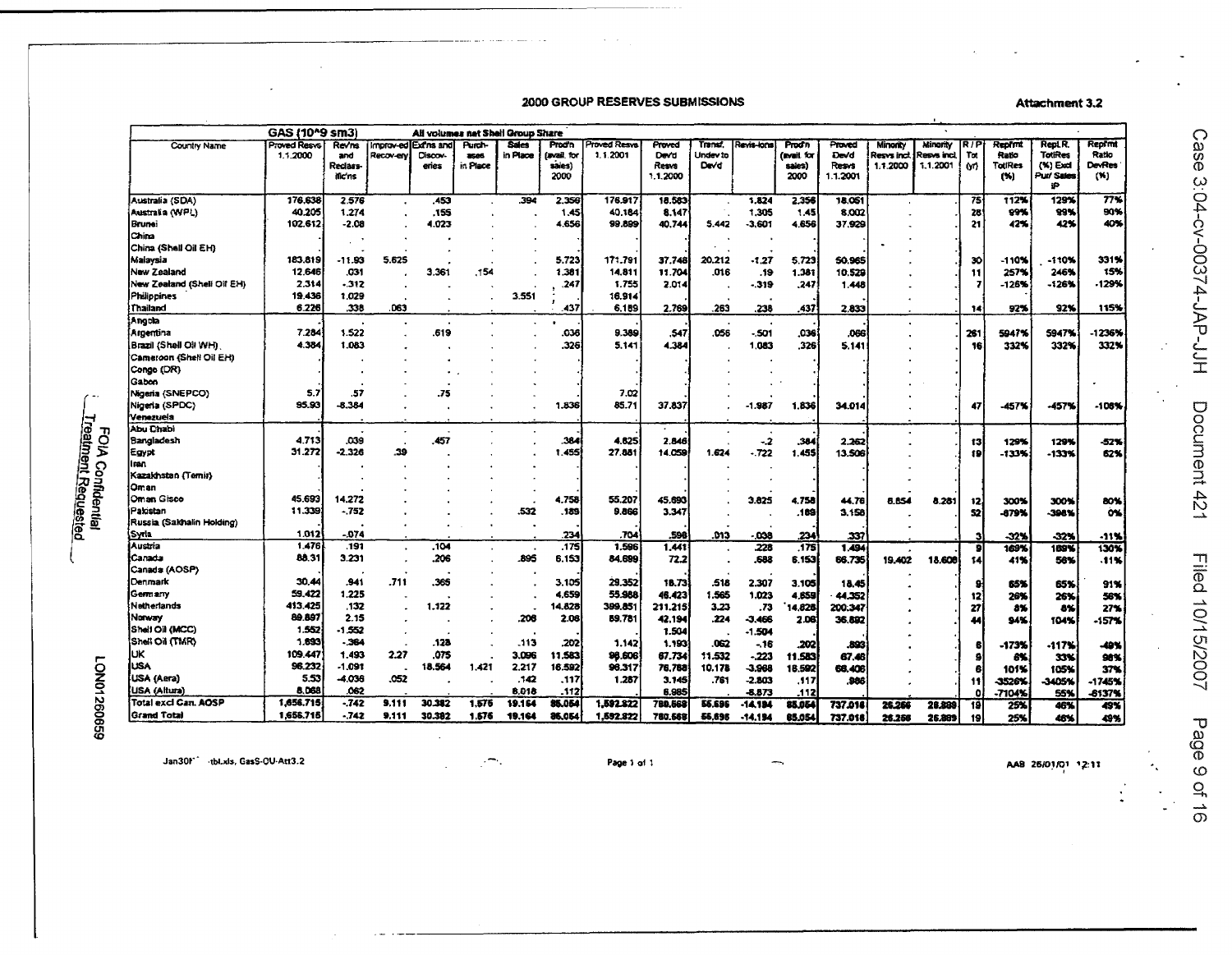$\mathbb{C}$ 

# $2\mathbb{O}$  PRODUCTION RECONCILIATION - OIL+ $\mathbb{O}$



Case 3:04-cv-00374-JAP-JJH

Document 421

Filed 10/15/2007

Page 10 of 16

|                                                |                   |                       |                    |             |                                        |                    |               |                        |                   | $\bullet$ .                                                                                            |
|------------------------------------------------|-------------------|-----------------------|--------------------|-------------|----------------------------------------|--------------------|---------------|------------------------|-------------------|--------------------------------------------------------------------------------------------------------|
| Country                                        |                   | <b>Original CERES</b> | Org'l Resvs Subm'n |             | <b>Difference</b><br>$\bullet^{\star}$ | <b>Final CERES</b> |               | Final<br>Resys<br>Subm | <b>Difference</b> | Comment                                                                                                |
|                                                | min bbi           | 10^6m3                |                    | $10°$ 6m3   |                                        | min bbl            | $10*6m3$      | $10 - 6m3$             | 10^6m3            | ÷<br>$\mathcal{L}^{\mathcal{L}}$                                                                       |
| Australia (SDA)                                |                   |                       | 4.2                |             | ÷                                      |                    |               |                        |                   |                                                                                                        |
| Australia (WPL)<br>Australia Total             | 40.749            | 6.48                  | 2.26               | 6.46        |                                        | 40.749             | 5,48          | 6.46                   |                   | OK                                                                                                     |
| Brunei                                         | 34.84             | 5.54                  |                    | 5.54        |                                        | 34.84              | 5.54          | 5.54                   |                   | <b>OK</b>                                                                                              |
| China                                          |                   |                       | 1,37               |             |                                        |                    |               |                        |                   |                                                                                                        |
| China (Shell Oil EH)                           |                   |                       |                    |             |                                        |                    |               |                        |                   |                                                                                                        |
| China Total                                    | 9.024             | 1,43                  |                    | 1.37        | $-06$                                  | 9.024              | 1.43          | 1,43                   |                   | Errors in SEC submission - corrected.                                                                  |
| Malavsia                                       | 20.618            | 3.28                  |                    | 3.27        | - 01                                   | 20.618             | 3.28          | 3.28                   |                   | Rounding error - SEC submission corrected                                                              |
| New Zealand                                    |                   |                       | .42                |             |                                        |                    |               | .41                    |                   |                                                                                                        |
| New Zealand (Shell Oil EH)                     |                   |                       | .12                |             |                                        |                    |               | .11                    |                   |                                                                                                        |
| New Zealand Total                              | 3.573             | .57                   |                    | 54          | -.03                                   | 3.27               | .52           | .52                    |                   | Correction to Ceres plus minor con'n for gasolines (excluded) in SEC<br>submission.                    |
| Thailand                                       | 6.548             | 1.04                  |                    | 1.04        |                                        | 6.548              | 1.04          | 1.04                   |                   | <b>OK</b>                                                                                              |
| Argentina                                      | 1.397             | $\overline{22}$       |                    | 22          |                                        | 1,397              | 22            | $\overline{22}$        |                   |                                                                                                        |
| Brazil (Shell Oil WH)                          | 562               | ക്ക                   |                    | .09         |                                        | 562                | .09           | .09                    |                   | iоĸ                                                                                                    |
| Cameroon (Shell Oil EH)                        | 7.595             | 1.21                  |                    | 1,21        |                                        | 7,595              | 1.21          | 1.21                   |                   | lок                                                                                                    |
| (Congo (DR)                                    | 1.064<br>25.117   | .17<br>3.99           |                    | .17         | -.08                                   | 1.064<br>25.117    | .17<br>3.99   | .17<br>3.99            |                   | lox                                                                                                    |
| Gabon                                          |                   |                       |                    | 3.91        |                                        |                    |               |                        |                   | SEC subm'n omitted production from Echira (sold) - corrected                                           |
| Nigeria (SPDC)                                 | 87.585            | 13.93                 |                    | 13.93       |                                        | 87.585             | 13.93         | 13.93 <sub>1</sub>     |                   | oĸ                                                                                                     |
| Venezuela                                      | 15.996            | 2.54                  |                    | 2.54        |                                        | 15,998             | 2.54          | 2.54                   |                   |                                                                                                        |
| <b>Abu Dhabi</b>                               | 35.108            | 5.58                  |                    | 5.56        |                                        | 35,108             | 5.58          | 558                    |                   | 쯙                                                                                                      |
| Egypt                                          | 3.632             | ,58                   |                    | .56         |                                        | 3,632              | .58           | 58                     |                   | OК                                                                                                     |
| Oman                                           |                   |                       | 16.61              |             |                                        |                    |               |                        |                   |                                                                                                        |
| Oman Gisco                                     |                   |                       | 2.36               |             |                                        |                    |               |                        |                   |                                                                                                        |
| <b>Oman Total</b><br>Russia (Sakhalin Holding) | 119.34            | 18.98<br>3.12         | .51                | 18.97       | $-01$<br>$\Omega$ 1                    | 119.34             | 18.98         | 18.98<br>51            |                   | Rounding error - SEC submission corrected                                                              |
| Kazakhstan (Temir)                             |                   | .016                  |                    |             |                                        |                    |               | .01                    |                   |                                                                                                        |
| Russia Total                                   | 3.136             | 5                     |                    | .51         |                                        | 3.246              | .52           | 52                     |                   | Ceres based on urreconciled volumes - corrected; Rounding correction                                   |
|                                                |                   |                       |                    |             |                                        |                    |               |                        |                   | for Ternir SEC submission                                                                              |
| Syria                                          | 18.349            | 2.92                  |                    | 2.92        |                                        | 18,349             | 2,92          | 2.92                   |                   | юĸ                                                                                                     |
| Austria                                        | .176              | 703                   |                    | ģ           |                                        | .176               | .03           | $\overline{03}$        |                   | σĸ                                                                                                     |
| Canada                                         | 21.142            | 3.36                  |                    | 3.36        |                                        | 21.142             | 3.36          | 3.36                   |                   | kκ                                                                                                     |
| Denmark                                        | 47.38             | 7.53                  |                    | 7.54        | .01                                    | 47.38              | 7,53          | 7.53                   |                   | Rounding error; SEC submission corrected                                                               |
| Germany                                        | 1.965             | .31                   |                    | 31          |                                        | 1.965              | . 31          | .31                    |                   | iок                                                                                                    |
| Netherlands<br>Nomav                           | 4.701             | .75<br>5.07           |                    | .75<br>5.07 |                                        | 4.701<br>31.906    | .75           | .75<br>5.07            |                   | lок<br>iоĸ                                                                                             |
| iuк.                                           | 31,908<br>138.239 | 21.98                 |                    | 21.97       | - 01 i                                 | 138,239            | 5.07<br>21,98 | 21.98                  |                   |                                                                                                        |
| <b>LISA</b>                                    |                   |                       | 16.18              |             |                                        |                    |               |                        |                   | Rounding error - SEC submission corrected                                                              |
| USA (Aera)                                     |                   |                       | 7.23               |             |                                        |                    |               |                        |                   |                                                                                                        |
| USA (Altura)                                   | 6375              | $\cdot$               | .8                 |             |                                        |                    |               |                        |                   |                                                                                                        |
| Shell Oil (MCC)                                |                   |                       |                    |             |                                        |                    |               |                        |                   |                                                                                                        |
| Shell Oil (TMR)                                |                   |                       | .16                |             |                                        |                    |               |                        |                   |                                                                                                        |
| <b>USA Total</b>                               | 152,638           | 24.27                 |                    | 24,37       | $\mathbf{.}1$<br>1                     | 152,638            | 24.27         | 24.27                  |                   | Cares submission excluded Altura prodn - too late to correct, hence<br><b>SEC submission corrected</b> |
| Total                                          | 832.384           | 132.35                |                    | 132.27      | $-08$                                  | 832,191            | 132.32        | 132.32                 |                   | Not fully reconciled - match forced                                                                    |

FOIA Confidential<br>Treatment Requested

**LON01260660** 

Jan30Note-tbl.xls, OilNGLRecn-Att4.1

26/01/01, 10:05

J.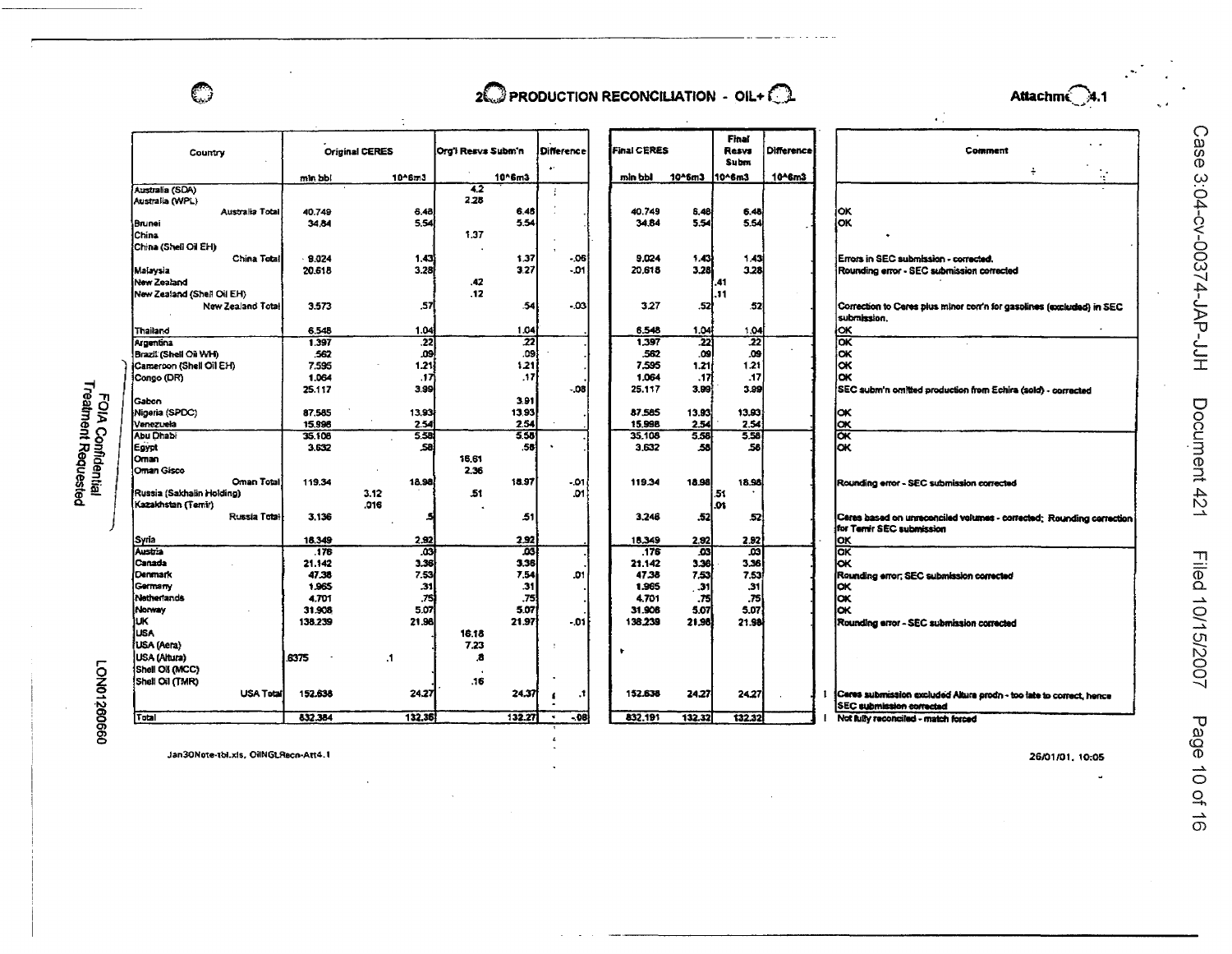## **Attachment 4.2**

# 2000 PRODUCTION RECONCILIATION - GAS

| Country                    | Org1<br><b>CERES</b> | Ora'l Resys Subm'n |         | Difference |
|----------------------------|----------------------|--------------------|---------|------------|
|                            | 10^9sm3              |                    | 10^9sm3 |            |
| Australia (SDA)            |                      | 2.355              |         |            |
| Australia (WPL)            |                      | 1.45               |         |            |
| Australia Total            | 3.806                |                    | 3.805   | $-001$     |
| Brunei                     | 4.656                |                    | 4.656   |            |
| Malaysia                   | 5.723                |                    | 5.722   | $-001$     |
| New Zealand                | 1.381                |                    | 1.381   |            |
| New Zealand (Shell Oil EH) | 247                  |                    | .247    |            |
| Thailand                   | .455                 |                    | .437    | $-018$     |
| Argentina                  | .021                 |                    | .036    | .015       |
| Brazil (Shell Oil WH)      | .326                 |                    | .325    | $-001$     |
| Nigeria (SPDC)             | 1.836                |                    | 1.838   | .002       |
| Bangladesh                 | 384                  |                    | 38      | $-004$     |
| Egypt                      | 1.455                |                    | 1.455   |            |
| <b>Oman Gisco</b>          | 4.758                |                    | 4.758   |            |
| Pakistan                   | .189                 |                    | .191    | .002       |
| Syria                      | .425                 |                    | .236    | .189       |
| Austria                    | .175                 |                    | 182     | .007       |
| Canada                     | 6.182                |                    | 6.15    | $-032$     |
| Denmark                    | 3.105                |                    | 3.105   |            |
| Germany                    | 4,692                |                    | 4.659   | $-033$     |
| Netherlands                | 14.828               |                    | 14.828  |            |
| Norway                     | 2.06                 |                    | 2.06    |            |
| UK                         | 11.583               |                    | 11.583  |            |
| <b>USA</b>                 |                      | 16.615             |         |            |
| USA (Aera)                 |                      | .117               |         |            |
| USA (Altura)               |                      | .112               |         |            |
| Shell Oil (MCC)            |                      |                    |         |            |
| Shell Oil (TMR)            |                      | .202               |         |            |
| <b>USA Total</b>           | 17.023               |                    | 17.046  | ,023       |
| <b>Total</b>               | 85.31                |                    | 85.08   | -23        |

| Final<br><b>CERES</b> | <b>Final Resvs</b><br>Subm'n | <b>Difference</b> |
|-----------------------|------------------------------|-------------------|
| 10^9sm3               | 10^9sm3                      |                   |
|                       |                              |                   |
| 3.806                 | 3.806                        |                   |
| 4,656                 | 4.656                        |                   |
| 5.723                 | 5.723                        |                   |
| 1.381                 | 1.381                        |                   |
| .247                  | .247                         |                   |
| 437                   | .437                         |                   |
| .036                  | .0361                        |                   |
| 326                   | .326                         |                   |
| 1.836                 | 1.836                        |                   |
| .384                  | .384                         |                   |
| 1.455                 | 1.455                        |                   |
| 4.75Bi                | 4.758                        |                   |
| .1891                 | .189                         |                   |
| .234                  | .234                         |                   |
| 175                   | .175                         |                   |
| 6.153                 | 6.153                        |                   |
| 3.105                 | 3.105                        |                   |
| 4,659                 | 4.659                        |                   |
| 14.82B                | 14.828                       |                   |
| 2.06                  | 2.06                         |                   |
| 11.583                | 11.583                       |                   |
|                       |                              |                   |
|                       |                              |                   |
|                       |                              |                   |
|                       |                              |                   |
|                       |                              |                   |
| 17.023                | 17.023                       |                   |
| 85.054                | 15.06                        |                   |

| Comment                                                                                                 |
|---------------------------------------------------------------------------------------------------------|
|                                                                                                         |
|                                                                                                         |
|                                                                                                         |
|                                                                                                         |
| Rounding error; SEC submission corrected                                                                |
| ОΚ                                                                                                      |
| Rounding arror: SEC submission corrected                                                                |
| OΚ                                                                                                      |
| lОК                                                                                                     |
| Ceres corrected                                                                                         |
| Cares submission in error - corrected                                                                   |
| Rounding error: SEC submission corrected                                                                |
| Rounding error, SEC submission corrected                                                                |
| Rounding error: SEC submission corrected                                                                |
| ОΚ                                                                                                      |
| оĸ                                                                                                      |
| Rounding error: SEC submission corrected                                                                |
| Ceres corrected + minor correction to SEC<br>SEC submission corrected (own use etc)                     |
|                                                                                                         |
| Q4 correction in Cares (adjusted plant yields) to be applied - corrected<br>(+ minor correction to SEC) |
| OK                                                                                                      |
| Ceres corrected                                                                                         |
| OK                                                                                                      |
| OK                                                                                                      |
| OK                                                                                                      |
|                                                                                                         |
|                                                                                                         |
|                                                                                                         |
|                                                                                                         |
|                                                                                                         |
| Difference due to different conversion factors; SEC submission                                          |
| corrected                                                                                               |

 $\overline{\phantom{a}}$ 

bl.xls, GasRecn-Att4.2 Jan3OF

 $\bigcap\limits_{i=1}^n$ 

26/01/011005

 $\mathbf{z}$ 

Case 3:04-cv-00374-JAP-JJH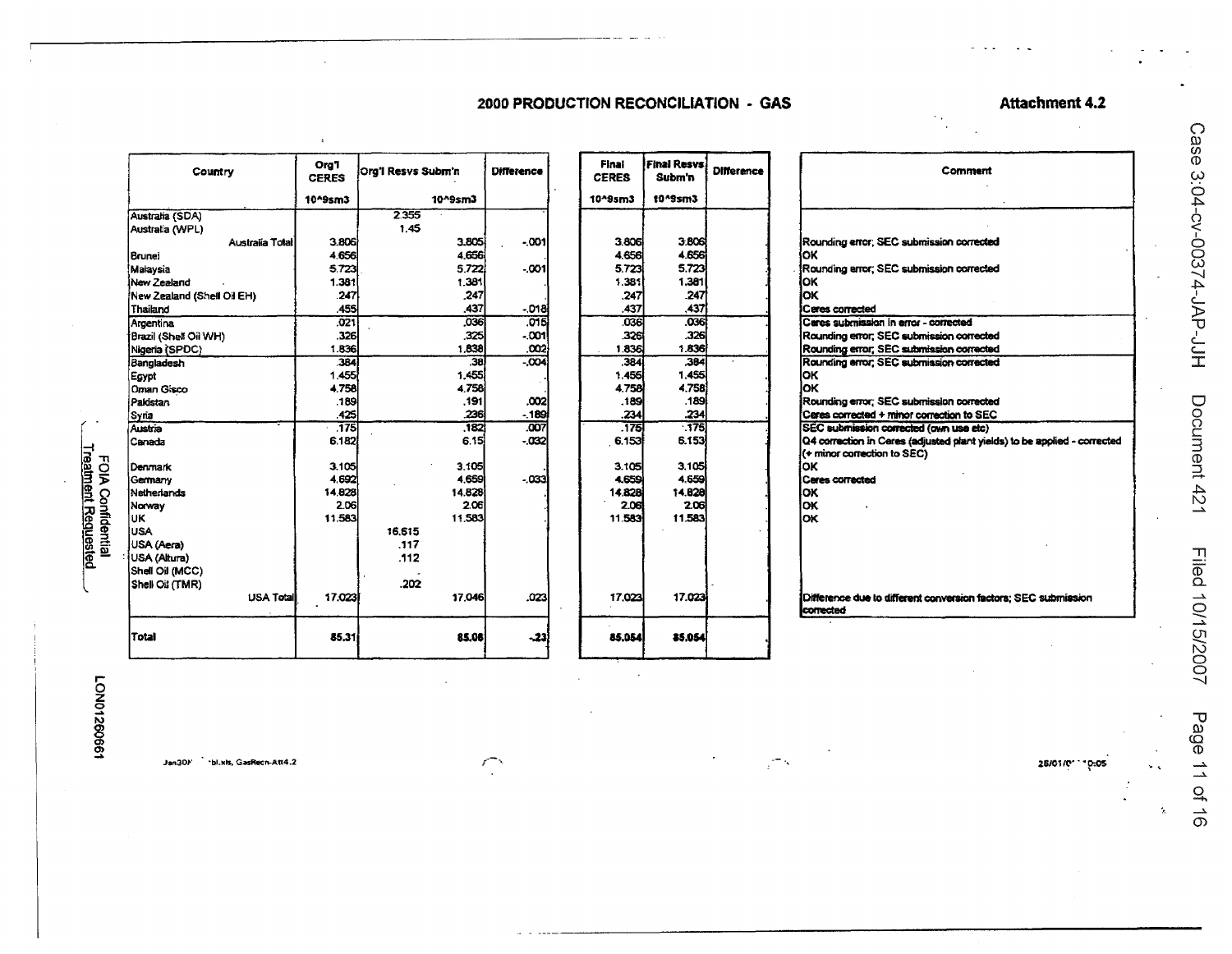Attachment 5.1

1.1.2001 DEVELOPED OIL+NGL RESERVES



Scope for additions to Proved Oil+NGL Reserves - by OU<br>(overall 50 mln m3 Developed plus 35 mln m3 Undeveloped)

Jan30Note-bit.doc, Att. 5

Page 1

30/01/01

FOIA Confidential **Treatment Requested**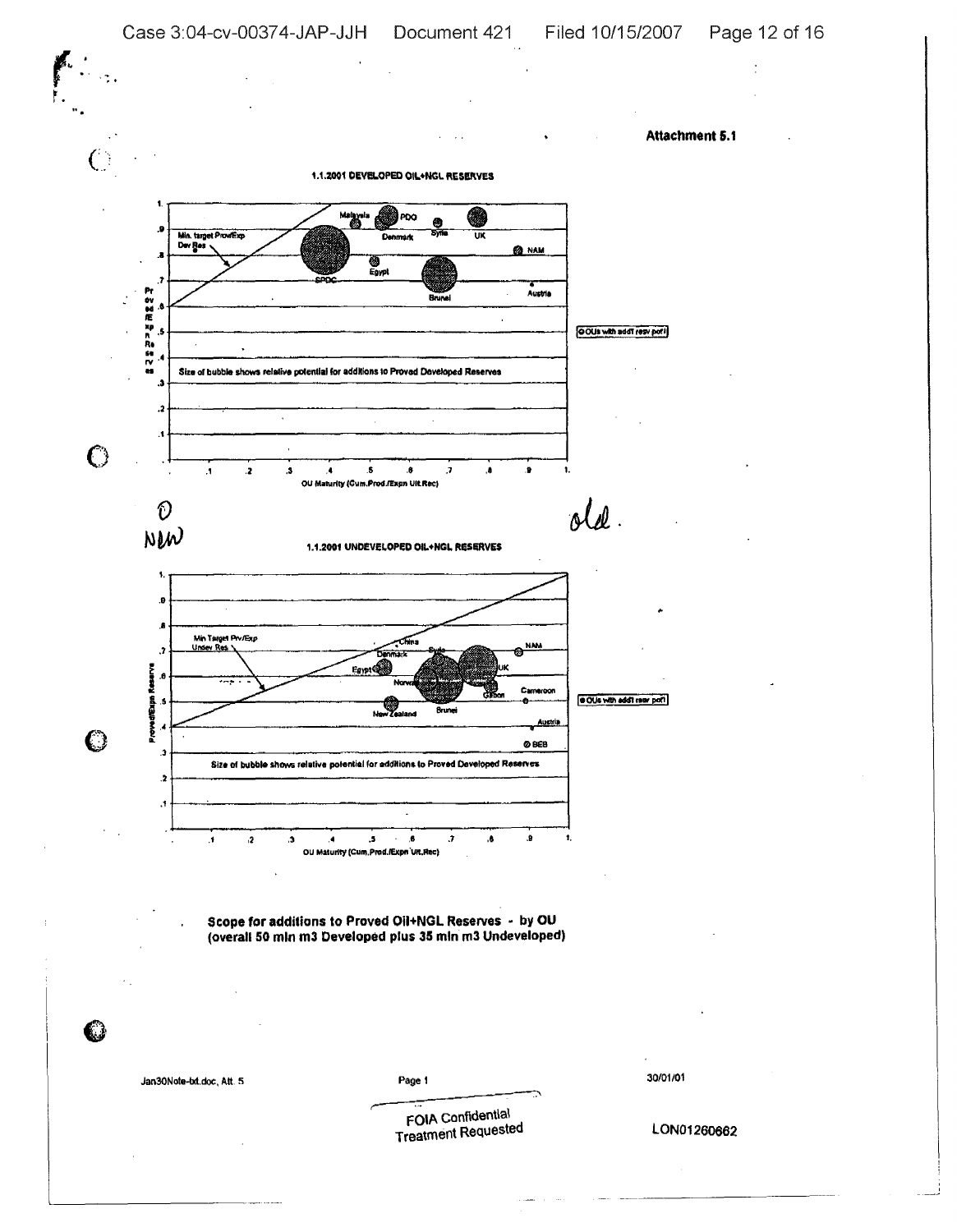$\overline{(\cdot)}$ 

 $\epsilon$ 





1.1.2001 UNDEVELOPED GAS RESERVES



o OUs with add't rear pot'l



Jan30Nole-bit.doc, Att, 5

Page 2

30/01/01

FOIA Confidential Treatment Requested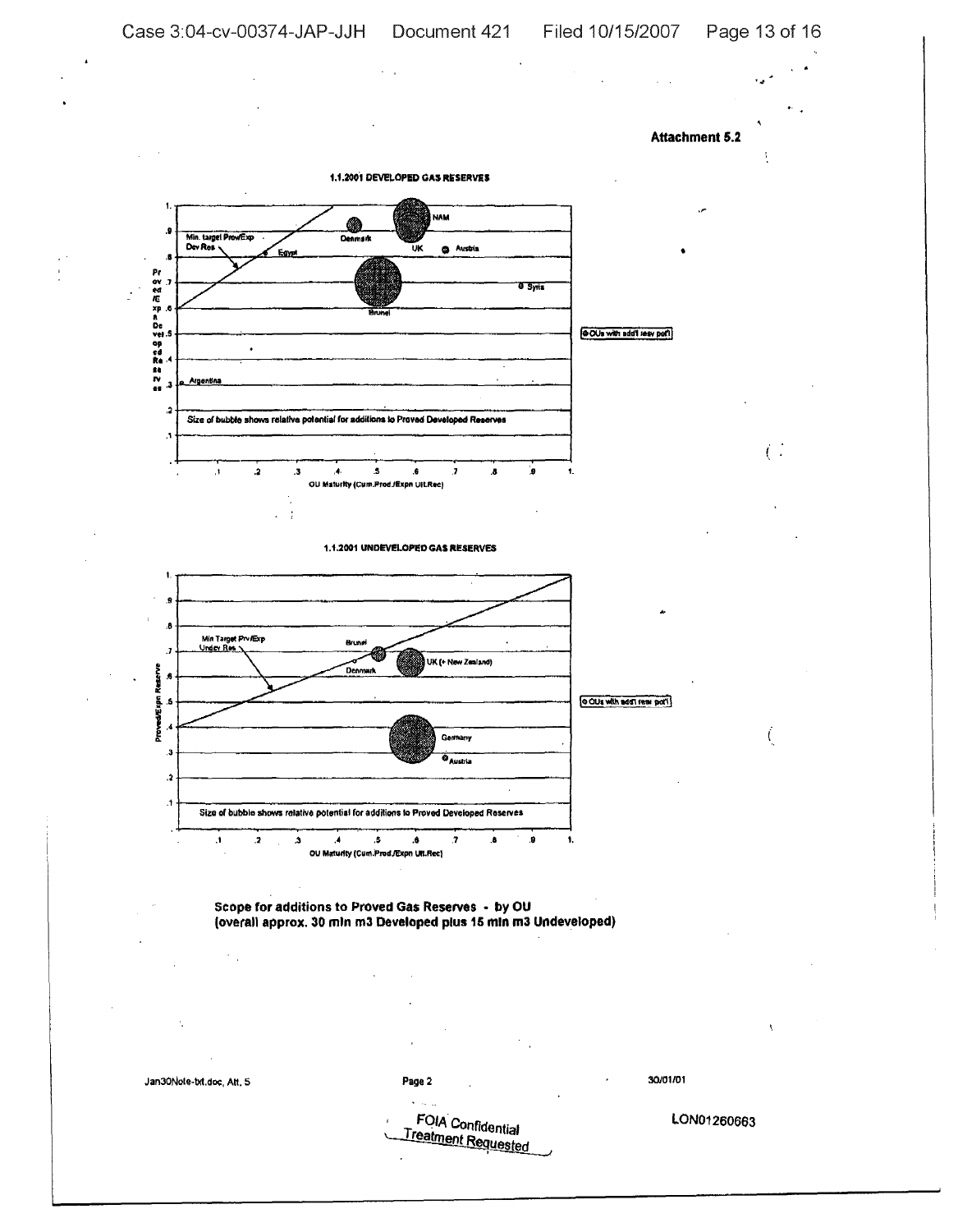3:04-cv-00374-JAP-JJH Document 421 Filed 10/15/2007 Page 14 of 16

'.

" <sup>f</sup>

(

 $(RP)-\text{otherwise}$ Attachment 6

# **E. Learning: ANGOLA BLOCK 18 - INITIAL RESERVES BOOKING 1.1.2001** Group Reserves Auditor Comments

Shell Development Angola (SDAN) intend to book Proved (and Expectation) reserves volumes for some of their deep water turbidite discoveries in the deep offshore Block 18 area per 1.1.2001. This is the first booking of reserves for this venture, following a series of six successful exploration wells drilled during 1999 and 2000. The necessary development planning WOrk has been carried out by Shell Oeepwater Services (SOS) in Houston, at the request of SDAN. SDS have produced a report (Ref. 1) documenting the basis for a reserves booking for two structures, Plutonio ('73' Channel Sand) and Cobalto ('72' Sheet Sand). For other sands and for the other four discovered structures in the area it was not possible to define a commercial development at this stage.

In spite of the exploration successes (six discoveries from six wells) the area is severely challenged to define a technically and commercially robust development. The root causes for this are the high development costs, the modest size of the discovered accumulations (150-400 mln stb STOUP), the potentially poor lateral reservoir connectivity in the turbiditic sands and the relallvely wide spread of the accumulations (40 km overall). The most likely development concept at this stage is an FPSO with vertical sub-sea wells lied back via sub-sea manifolds. This concept has been used for the presently postulated ('Phase I') development plan, which foresees a net Shell share Proved Reserves volume of 74 mln stb (12 mln m3). SDS have made it clear that this postulated plan is only designed to support a reserves booking at this stage. Further work (and appraisal drilling) Is foreseen during 2001·2002 with the objective of defining an integrated development plan for most of the Block 18 area.

Prior to preparation of the present Stage I development plan, two meetings were held late in 2000 between SDS/SDAN and SIEP/SEPCo advisers. inCluding myself. In Ihe face of prevailing uncertainties. marginal to poor economics, plus a failed VAR2 review in October 2000, SOS were advised to look for a 'creaming' development plan. This plan should be aimed at the largely crestal areas of high seismic amplitude around the existing wellbores. Where reservoir properties would probably be best and unit development costs lowest. This wellbores, where reservoir properties would probably be best and unit development costs lowest. confinement to 'high confidence areas' would also have the benefit that associated recoverables could all be classed as Proved Reserves (a SEC requirement: Proved reserves should be associated with a 'Proved area' around existing wells). In addition, SOS were advised to look at the valuable set of turbidite reservoir connectivity data available within SEPTAR (BTC) and SEPCo to verify the well and reservoir recoveries that were obtained from 9ther sources. This advice was largety followed and the resulting work has been documented in Ref. 1.

My remaining comments to Ref. 1 and the associated Proved Reserves are as follows:

- 1. The development plan, even If notional at this stage. is well documented and SOS must be commended for preparing this within a'short time frame. In particular the relatively detailed reservoir simulations are noted.
- 2. The 'high confidence areas' defined by SDS may not all fulfil the stringent requirements for defining 'Proved areas' as used by SEPCo (Ref. 2). This should be verified in due course.
- Simulator recoveries in the Cobalto sheet sand have not been corrected for potential lateral connectivity effects (SEPTAR data set). With the postulated well spaclngs this could expose this reservoir to a potential downside of a10-30% lower recovery or <sup>a</sup> correspondingly higher well count. 3.
- Recoveries depend critically on successful water injection from the start of the project. If the viability of water injection is not proven by a pilot injection, Group guidelines require "a comprehensive assessment or uncertainties". Although well injectlvity and bottom hole injection pressure have been correctly modelled, further evaluation work (e.g. sea water / formation water compatibility tests, potential well plugging) has not yet been done. However, experience in turbidite reservoirs off the Angolan coast and elsewhere suggest that any water injection problems cannot be expected to be a show stopper.  $\bigodot^{4}$ 
	- 5. Gas re-injection (for conservation purposes) is postulated from the start of the project. No injection is intended into any of the oil reservoirs but a potential target reservoir has not been identified yet. Hence, no studies have been done yet regarding possible reservoir over-pressuring effects.
	- 6. Project economics are marginal (VIR of 5%, UTC of 8 \$/bl in the mid-case). 'some 70% of postulated alternative cost and well scenarios have positive NPVs. Well count variations (+/- 20%) are probably too narrow, particularly for the P85 case. Hence the project barely passes commerciality criteria for reserves.

In conclusion, the Proved Reserves booked for Block 18 are extremely marginal with respect to criteria for technical and commercial robustness and hence are only just supportable. Much appraisal and study work will be required to address reservoir connectivity (Le. well counts) and further cost reductions before a Block 18 project Can be put forward for FID in 2002, as presently planned.

#### AA Barendregt, 17 January 2001

References:

2.

···· ..

- 1. "Angola Block 18: Phase I Development Area, Reserve Report Documentation", EP2001·4002. SEPTAR, Houston, January 2001. .
	- "Estimating Pay Probability Downdip from Well Control Using Seismic amplitudes', A. Jackson, SEPTAR. Houston, 2000.

Jan30Note-txt.doc, Att. 6 Page 1

30/01101

,.--~--~----~ FOIA Confidential Treatment Requested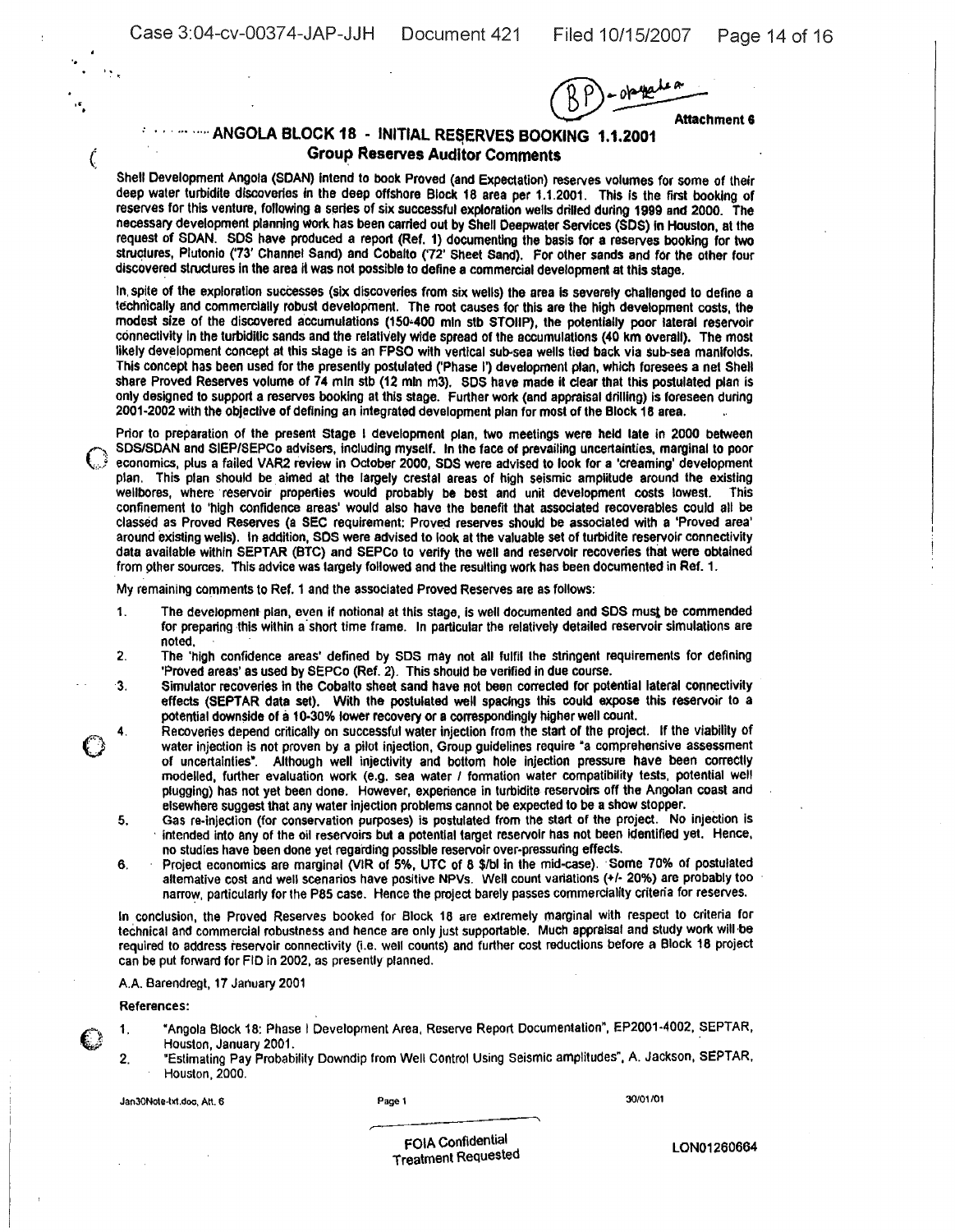Case 3:04-cv-00374-JAP-JJH Document 421 Filed 10/15/2007 Page 15 of 16

'"

....

Attachment 7

#### 2000 RESERVES AUDITS - MAIN OBSERVATIONS

Australia: The audit commended the high quality technical work that had been carried out by Woodside, particularly in assessing the subsurface uncertainties and in evaluallng the ranges of In-place and reserves estimates. Intensive SIEP assistance through VAR- and other reviews was noted. Maintaining the preliminarily booked volume of Gorgon gas reserves (first done at 1.1.1999) was supported because a gas martcet was highly likely to be found in due course and because it must be cOnsidered likely that an extension of the current 5-year Retention Lease will be granted in 2002. Proved reserves in some mature fields (N-Rankin, Goodwyn and the four oil fields) should be increased to expectation levels, in line with the guidelines. Concern was expressed about the lack of a concisely documented audit trail, which hampered a proper assessment of the reasons for the end-1999 reserves changes. Audit opinion was satisfactory. Proved Reserves have been increased by some 9 mln m3oe, in line with recommendation.

Bangladesh: The most significant comment related to the conservative nature of the proved and proved developed reserves estimates. Recovery factors tend to underestimate the recovery efficiencies obtainable through compression, whilst discounting of in-place volumes in some undrained reservoirs tends to be conserVative. Audit opinion was satisfactory. Apart from an 0.5 mln m30e addition due to successful appraisal, no changes were made in Proved Reserves, pending further field performance.

Gabon: Commendation was made of the well organised set of field notes and annual ARPR report,  $\overline{f}$ providing the basis for a good audit trail. The most significant comment related to the unnecessarily conservative (and somewhat arbitrary) assumption of proved developed and undeveloped reserves for 'producing fields being a fiat 85% of expectation values. Group guidelines prescribe that, (or mature fields Iike'those In Gabon, the proved values should be taken as equal to expectation values. The Rabi production licence expires at 30 June 2007. Until a new agreement (possibly a PSC) has been signed, some 2 mln m3 of Group share proved oil reserves remain out·of·licence and thus unbookable. Audit opinion was satisfactory. Proved Reserves have been increased by some 4 mln m30e, in line with recommendation.

Norway: It was noted that operators Norsk Hydro and statoil (Troll and Statfjord fields) appeared 'strangely reluctant to provide no-further-aetivities forecasts on which to base developed reserves. As a result. Troll developed gas reserves could be somewhat overstated. The reserves audit trail was incomplete due to table inaccuracies in the respective reserves notes. Commendable development option screening work had been done on the Ormen Lange field. Although seabed stability could still be a show stopper, a first discounted slice of gas reserves was booked for this field in 1999. Audit opinion was satisfactory. Troll Proved Developed Reserves have been reduced by some 4 mln m30e.

Sakhalin: Presently carried oil recoveries are low because of the need to re-inject associated gas into the oil reservoir, but significant upside exists through lifting of this need and through optimisation of wells and application of horizontal wells. Comments were made regarding the incomplete state of the audit trail and the overdue completion of important EPT reports. Audit opinion was satisfactory.

USA (SEPCo): The comprehensive system of quarterly and annual internal reserves audits was noted and commended. Main deviations from Group reserves guidelines are due to SEPCo adhering to slrict interpretations of the SEC rules, which are enforceable'ln the US. These differences relate mainly to government royalties in cash (excluded from reserves), fuel and flare gas volumes (included) and 'behindpipe' developed volumes (over-included). The latter two are to be corrected, but the present SEC rules forbid the inclusion of US royalty volumes, even if paid in cash. Audit opinion was satisfactory. The correction for fuel-and·flare has led to a 6 mln m30e reduction in gas volumes. mainly In the Aem venture.

Jan30Note-bd,doc, Att. 7 Page 1

30/01/01

FOIA Confidential Treatment Requested

lON01260665